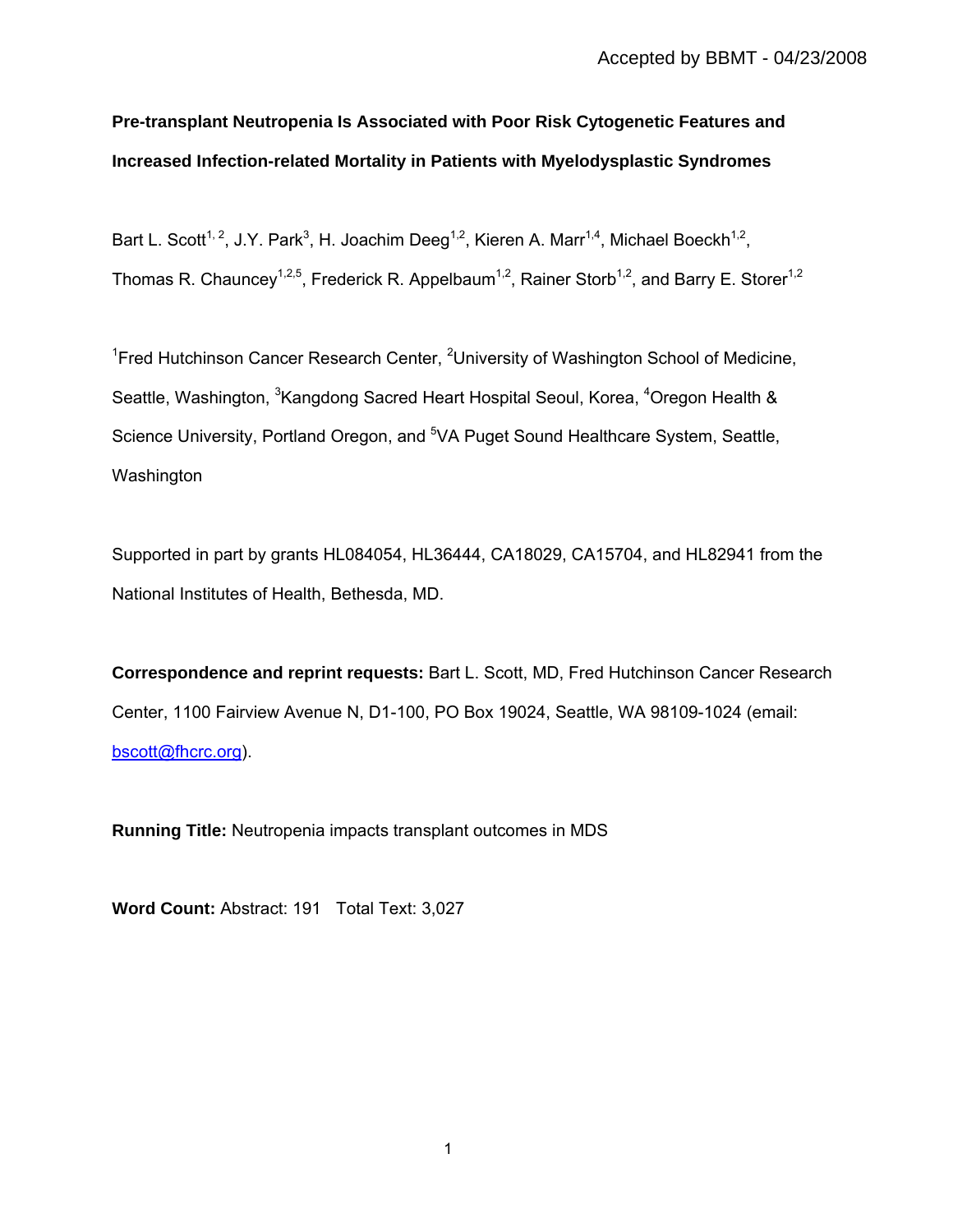### **ABSTRACT**

A retrospective cohort analysis was performed to determine the impact of neutropenia on the outcome of hematopoietic cell transplantation (HCT) in patients with myelodysplasia (MDS). Among 291 consecutive patients, 178 (61%) had absolute neutrophil counts (ANCs) <1500/µL and 113 (39%) had ANCs ≥1500/µL within 2 weeks before HCT. Neutropenic patients more often had poor risk karyotypes (34% vs. 12%, p<0.0001) and high risk IPSS scores (37% vs. 18%, p=0.0006). After HCT, the rate of infections caused by gram-positive bacteria and invasive fungal infections was significantly increased among neutropenic patients (rate ratio [RR] 1.77, p=0.02 and RR=2.56, p=0.03, respectively), while infections caused by gram-negative bacteria were not affected (RR 1.33, p=0.53). The hazards of non-relapse mortality (NRM) [HR=1.62  $(1.1-2.4)$ , p=0.01], overall mortality  $[HR=1.55 (1.1-2.1)$ , p=0.007], and infection-related mortality [HR=2.22 (1.2-4.2), p=0.01] were increased in neutropenic patients, while relapse, engraftment, and graft-versus-host-disease were not affected. After adjusting for cytogenetic risk and marrow myeloblast percentages, neutropenic patients remained at significant hazard for infectionrelated mortality [HR=1.94 (1.0-3.8), p=0.05], but not for overall mortality or NRM. We propose that intensified strategies to prevent infections should be implemented in MDS patients with preexisting neutropenia who undergo HCT.

**Key Words:** neutropenia, MDS, stem cell transplant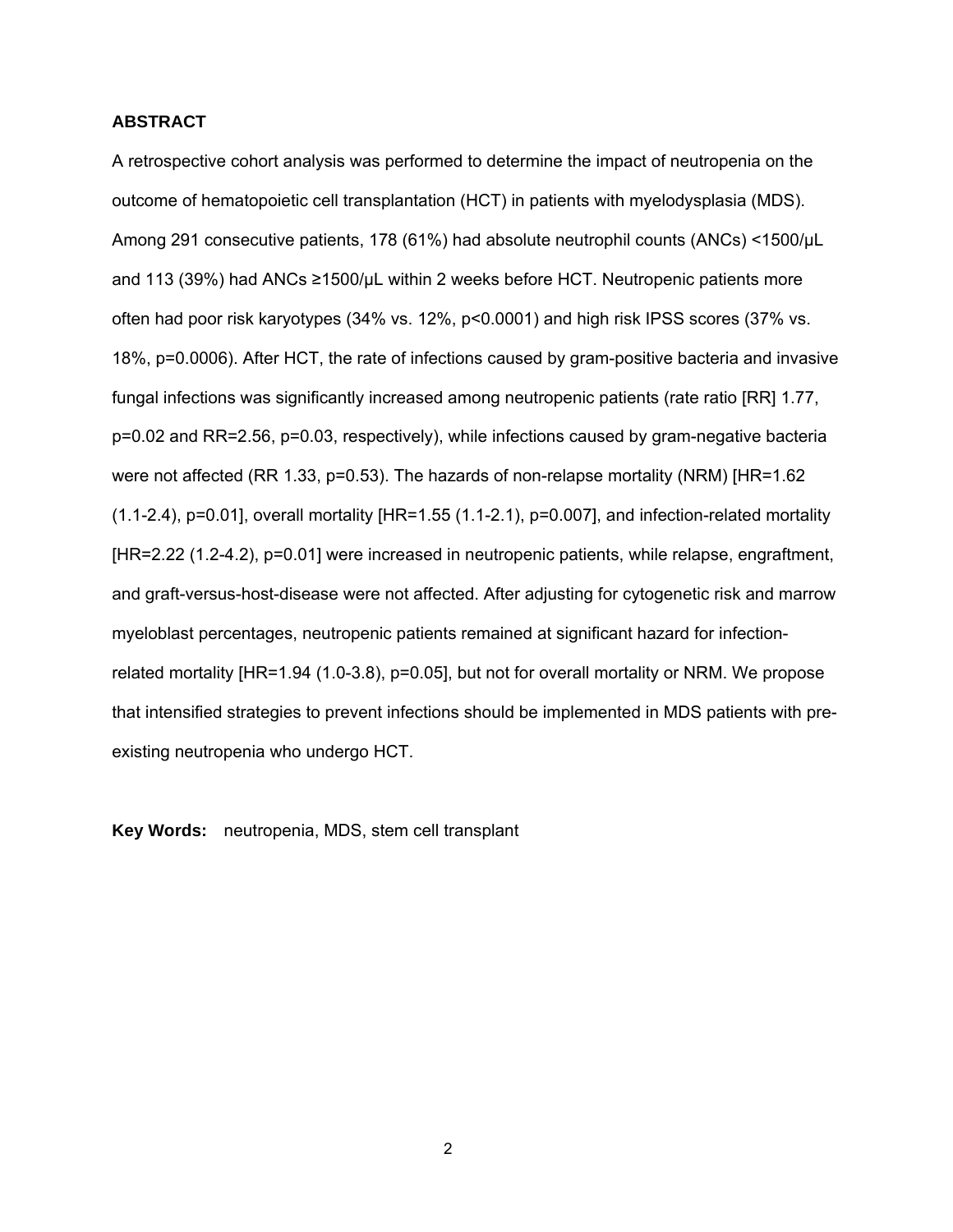#### **INTRODUCTION**

 Neutropenia has been previously defined as an absolute neutrophil count (ANC) less than two standard deviations below the normal mean of the population, usually <1500/µL. The actual numerical value of neutropenia is dependent upon age, ethnic group, and other genetic and environmental factors [1]. Neutropenia is a frequent problem in patients with Myelodysplastic Syndromes (MDS) and is either a primary result of marrow failure or develops secondary to therapy. Among the International Prognostic Scoring System (IPSS) cohort of 805 patients with primary MDS who had ANC data available, 366 (46%) had ANCs <1500/µL [2]. Patients with neutropenia have an increased risk of developing infections, and the risk and type of infections depend on the severity and duration of neutropenia [3,4]. The ability to assess neutropenia as an isolated risk factor in MDS is limited. The World Health Organization's (WHO) diagnostic schemata do not have a separate classification system based solely upon the type of cytopenia(s) present [5]. While the IPSS does score the number of cytopenias, it does not consider the type or the severity of cytopenias present [2]. Furthermore, patients with MDS may have increased risks of infectious complications above and beyond the severity of neutropenia as they can have both quantitative and qualitative defects in neutrophil function [6]. Other investigators have shown that neutropenic patients with a diagnosis of MDS or acute myeloid leukemia (AML) have increased risks for invasive aspergillosis in comparison to neutropenic patients without these disorders, thus indicating that it is not only the development of neutropenia but also the underlying cause that predisposes neutropenic patients to certain types of infections [7]. In a cohort of 109 patients with MDS who underwent hematopoietic stem cell transplantation (HCT) at the Fred Hutchinson Cancer Research Center (FHCRC), death from infectious complications accounted for 53% of overall mortality [8]. Pre-existing neutropenia likely was a predisposing factor. The increased rate of infection could be secondary to pretransplant colonization with bacterial or fungal organisms, increased antibiotic resistance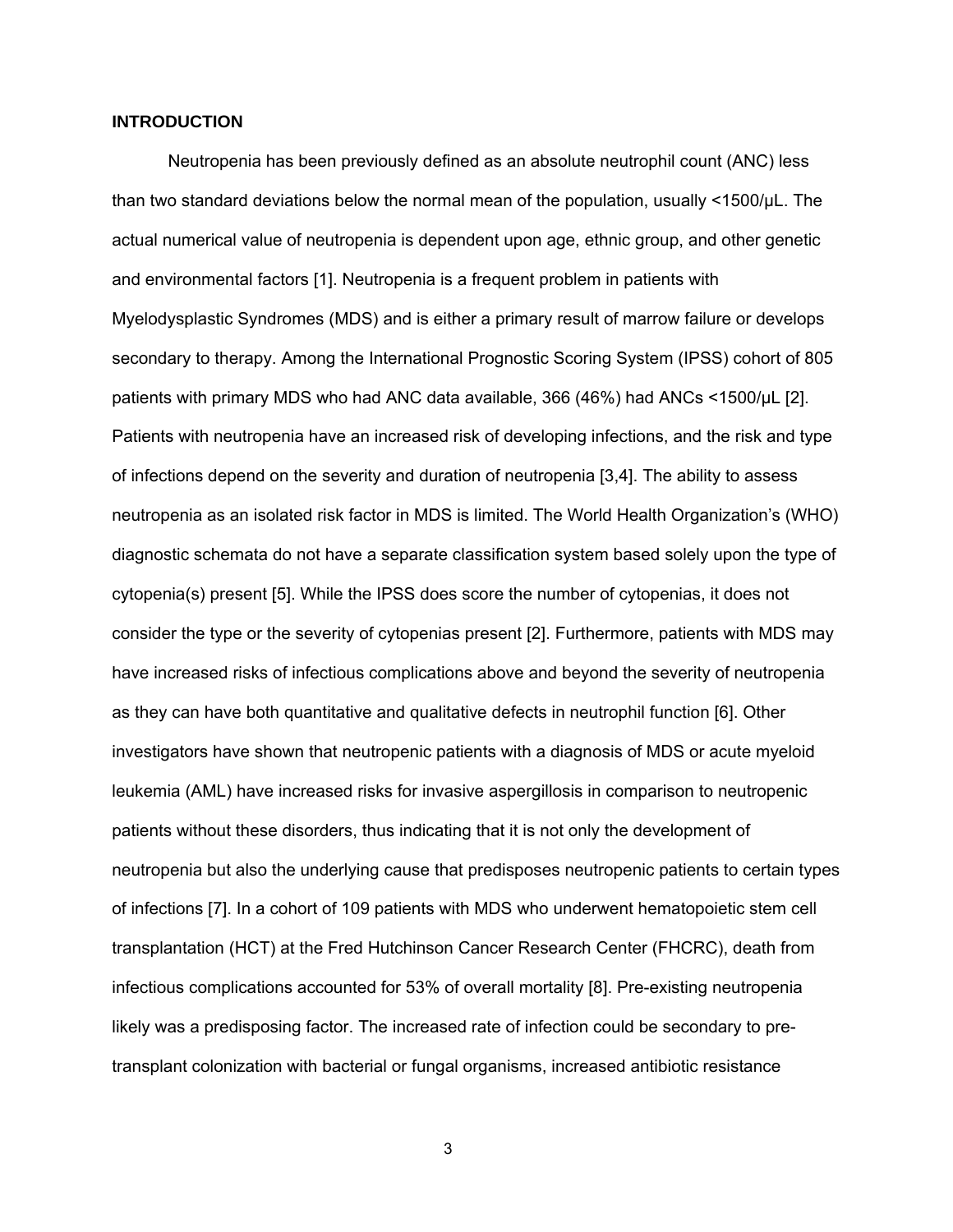secondary to increased use of pre-transplant antibiotics or due to sustained impairment of immune functions following engraftment.

 Given the current lack of information, we performed a retrospective cohort analysis to characterize the effects of pre-transplant neutropenia on post-transplant outcomes. Additionally, we were interested in characterizing associations between neutropenia and other known predictors of survival.

#### **MATERIALS AND METHODS**

 We performed a retrospective cohort analysis of results in 291 consecutive patients with a diagnosis of MDS or AML with multilineage dysplasia transformed from a prior diagnosis of MDS (tAML). Chronic myelomonocytic leukemia patients were excluded from this analysis. All patients received their allogeneic hematopoietic stem cell transplants (HCT) between January, 1994 and December, 2003 at the Fred Hutchinson Cancer Research Center (FHCRC) or the VA Puget Sound Healthcare System. All patients were enrolled in IRB approved protocols active at time of enrollment. One-hundred-seventy-eight patients (61%) had ANCs <1500/µL (neutropenic cohort) and 113 (39%) had ANCs ≥1500/µL (non-neutropenic cohort) within 2 weeks prior to HCT. Within the neutropenic cohort, there were 137 patients who had an ANC <1000/µL, and 86 patients who had an ANC <500/µL. Patients who received growth factor therapy within 30 days prior to the ANC measurement were excluded from this analysis. Patients who received chemotherapy or other cytoreductive therapy within 30 days prior to measurement of the ANC were excluded because their neutropenia may have been solely due to cytotoxicity rather than their underlying disease. Thirty-three non-neutropenic patients and 32 neutropenic patients received chemotherapy greater than 30 days before measurement of the ANC. In this small number of patients, the median time from chemotherapy to measurement of the ANC was 101 (range: 41-563) and 115 (range: 36-806) days for the non-neutropenic and neutropenic cohorts, respectively. There were no substantial differences between these 2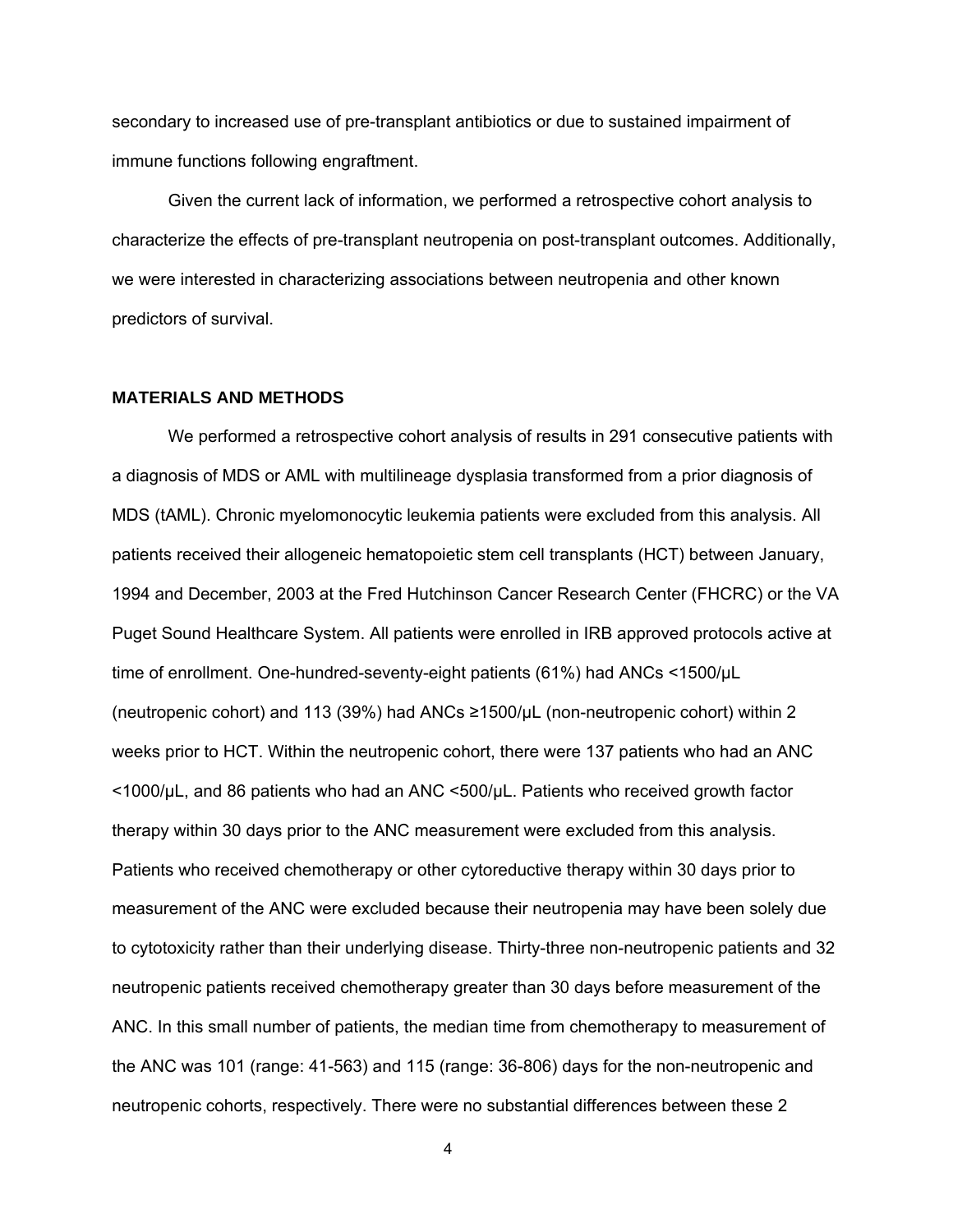groups in regards to distribution by median follow-up, median age, gender, or etiology of MDS/tAML (**Table 1**). Additionally, the distribution by WHO diagnostic categories was similar between the two groups. However, patients with neutropenia were more likely to be in the IPSS high risk group (65% vs. 17.7%, p=0.0006) and this was primarily due to the presence of poor risk cytogenetics (33.7% vs. 12.4%, p<0.0001) [2].

 All patients included in this analysis received myeloablative HCT conditioning. In most patients this consisted of busulfan (Bu), prescribed dose 16 × 1 mg/kg, dose-adjusted to achieve target steady state levels of 600-900 ng/mL (tBu), plus cyclophosphamide (Cy),  $2 \times 60$ mg/kg (**Table 1**) [8]. The remaining patients were conditioned with tBu combined with fludarabine, 4  $\times$  30 mg/m<sup>2</sup>; Cy 2  $\times$  60 mg/kg plus 12-14.4 Gy total-body irradiation (TBI); tBu, Cy 2 × 60 mg/kg plus 12 Gy TBI; Bu (7 mg/kg) plus 12 Gy TBI; or myeloablative doses of radiolabeled I<sup>131</sup> [9-13]. Stem cells were infused within 24 hours of completion of TBI or within 36-48 hours of the last dose of chemotherapy. All recipients received T-replete grafts. There were no differences between the two cohorts in regards to donor source, donor HLA-matching, and stem cell source. ABO incompatible grafts underwent red blood cell depletion or plasma reduction depending on pre-transplant recipient/donor ABO isoagglutinin titers.

 The majority of the neutropenic patients (84%) and non-neutropenic patients (70%) received intravenous methotrexate and cyclosporine for graft versus host disease (GVHD) prophylaxis [14]. Acute GVHD was diagnosed and graded according to consensus criteria [15]. Chronic GVHD was diagnosed as clinically limited or extensive (requiring immunosuppressive therapy) using previously published criteria [16,17].

#### **Infection Surveillance and Prophylaxis**

All patients were monitored for the onset of infections during the first 100 days after HCT. Monitoring included bacterial and fungal blood cultures and chest radiographs when

 $5<sub>5</sub>$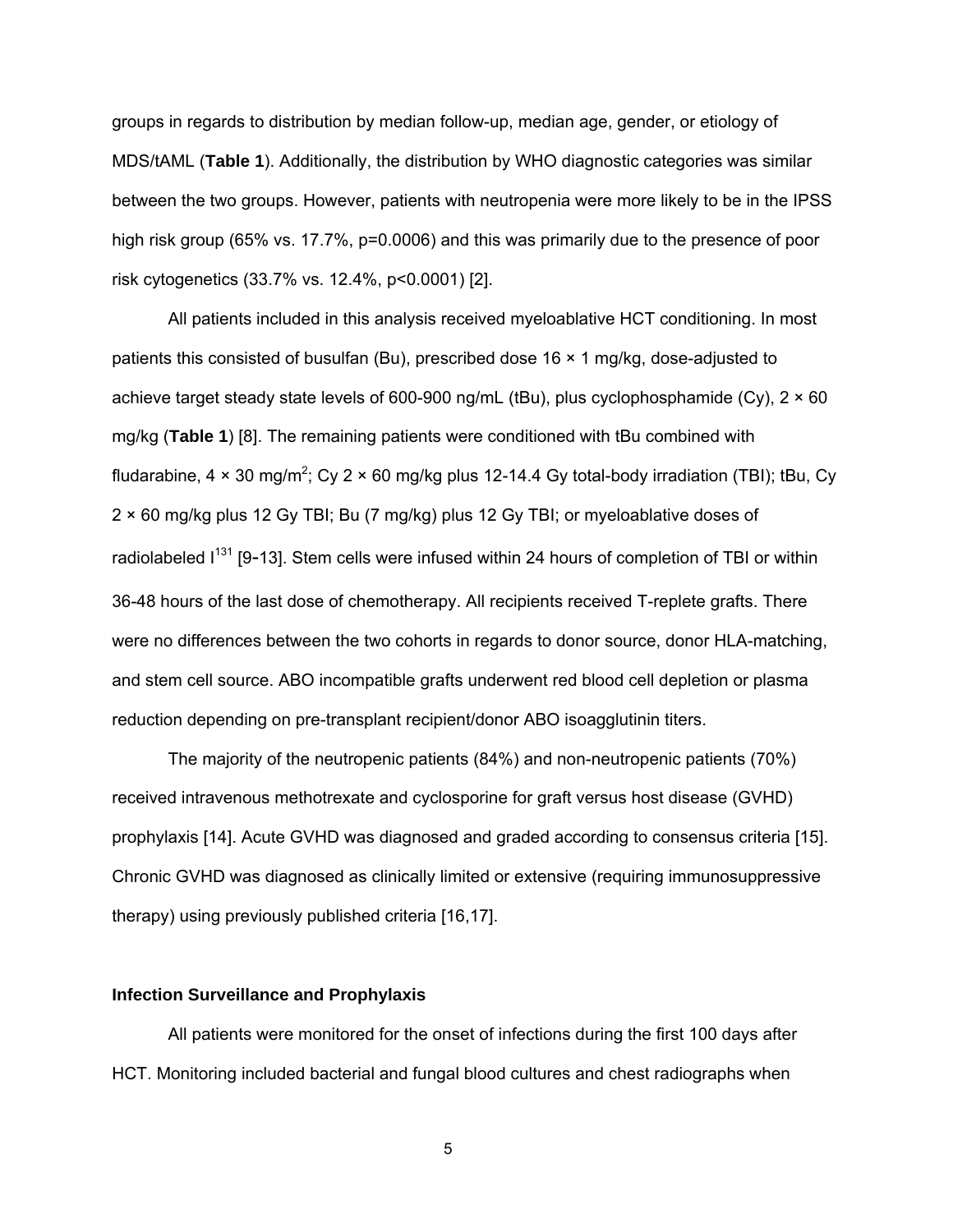patients developed a fever (>38.3°C orally). Additionally, all patients receiving ≥0.5 mg/kg of corticosteroid therapy were monitored with weekly bacterial and fungal blood cultures and chest radiographs. For *Pneumocystis jiroveci* prophylaxis all patients received trimethoprim/sulfamethoxasole as first line therapy, dapsone as second line therapy [18], or atovaquone as third line therapy from time of engraftment until 6 months after HCT or until 6 weeks after all immunosuppressive medications had been discontinued. All patients received fluconazole or itraconazole for prevention of candidiasis from time of conditioning until day 75 after HCT [19]. Prophylactic systemic antibiotics with levofloxacin or ceftazidime [20] were initiated in all patients when their ANCs fell below 500/µL.

### **Definitions of Endpoints**

The day of onset of infection was defined as the day the diagnostic test was performed [21]. Invasive fungal infections were defined by the National Institutes of Health Mycosis Study Group/European Organization for Research and Treatment of Cancer consensus criteria [22]. Bacterial infections were defined as positive blood, bronchial lavage (lower respiratory tract), or urine cultures. The day of engraftment was defined as the first of 3 consecutive days on which the ANC remained greater than 500/µL. Evidence of graft rejection was sought in patients who failed to reach ANCs of 500/µL by day 28, and in patients with sustained declines in counts after initial recovery. All patients had marrow evaluations scheduled on days 28, 56, 84  $(\pm 3 \text{ days})$ , and one year after HCT, and subsequently as clinically indicated. Relapse was defined as posttransplant reappearance of dysplastic cells by flow cytometry, morphologic evidence of dysplastic myeloblasts, or the reappearance of cytogenetic abnormalities identified pretransplant [23,24]. In patients with morphologic, hematologic, or cytogenetic evidence of relapse, relapse rather than graft rejection was considered to be the cause of failed engraftment. In patients with relapse, relapse was listed as the primary cause of death regardless of other associated events. In patients with GVHD requiring immunosuppressive

 $\sim$  600  $\sim$  600  $\sim$  600  $\sim$  600  $\sim$  600  $\sim$  600  $\sim$  600  $\sim$  600  $\sim$  600  $\sim$  600  $\sim$  600  $\sim$  600  $\sim$  600  $\sim$  600  $\sim$  600  $\sim$  600  $\sim$  600  $\sim$  600  $\sim$  600  $\sim$  600  $\sim$  600  $\sim$  600  $\sim$  600  $\sim$  600  $\sim$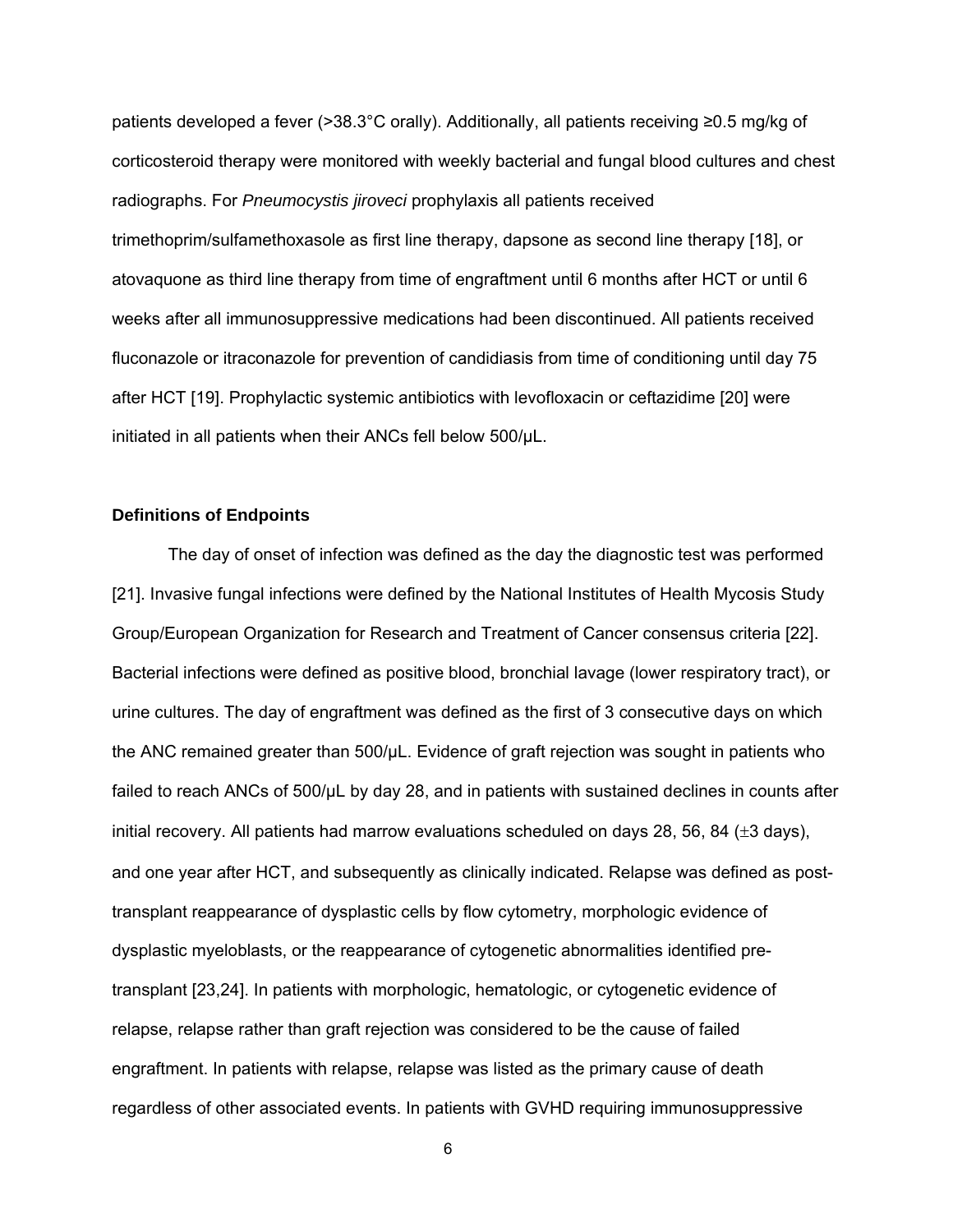therapy who subsequently died with infections, GVHD was considered the cause of death. Multiorgan failure was identified as the cause of death when it occurred in the absence of relapse and was thought not to be primarily due to preceding GVHD or infection. Graft rejection was considered the cause of death if patients had documented loss of graft function after day 28 post-transplant without evidence of relapse or GVHD. Infections were considered causes of death when they occurred in the absence of GVHD, relapse, graft failure, and graft rejection. The coding of death was performed by reviewing autopsy and other medical documents by a single investigator (B.L.S.) who was blinded to the cohort assignment.

#### **Statistical Analysis**

Results were analyzed as of December, 2006. Overall survival and progression-free survival were estimated using the Kaplan-Meier method. Cumulative incidence curves for relapse-related mortality, non-relapse mortality, and infection-related mortality were estimated according to methods described by Gooley *et al.* [25]. Deaths were treated as competing events in the analyses of engraftment, GVHD, and progression. Unadjusted and adjusted rate ratios for infection during the first 100 days post-transplant were estimated using Poisson regression. Rates of bacterial infections were adjusted by use of TBI and CMV recipient serostatus + vs. -[26]. Rates of invasive fungal infections were adjusted by age > 40 years and matched related donor vs. other donors [27]. Increased risk of bacterial and fungal infections by degree of neutropenia was evaluated using a test for trend across the neutropenia categories 1500-1000, 1000-500, and <500. Unadjusted and adjusted hazard ratios were estimated using proportional hazards regression models. Given the increased prevalence of poor risk cytogenetics among the neutropenic cohort, adjustments were made for cytogenetic status (good, intermediate, and poor risk). Additionally, the analyses were adjusted for marrow myeloblast percentages (<5, 5-9, 10-19, 20-29, and ≥30). We did not adjust for IPSS classification because the IPSS includes neutropenia within the number of blood cytopenias. There were no differences between the two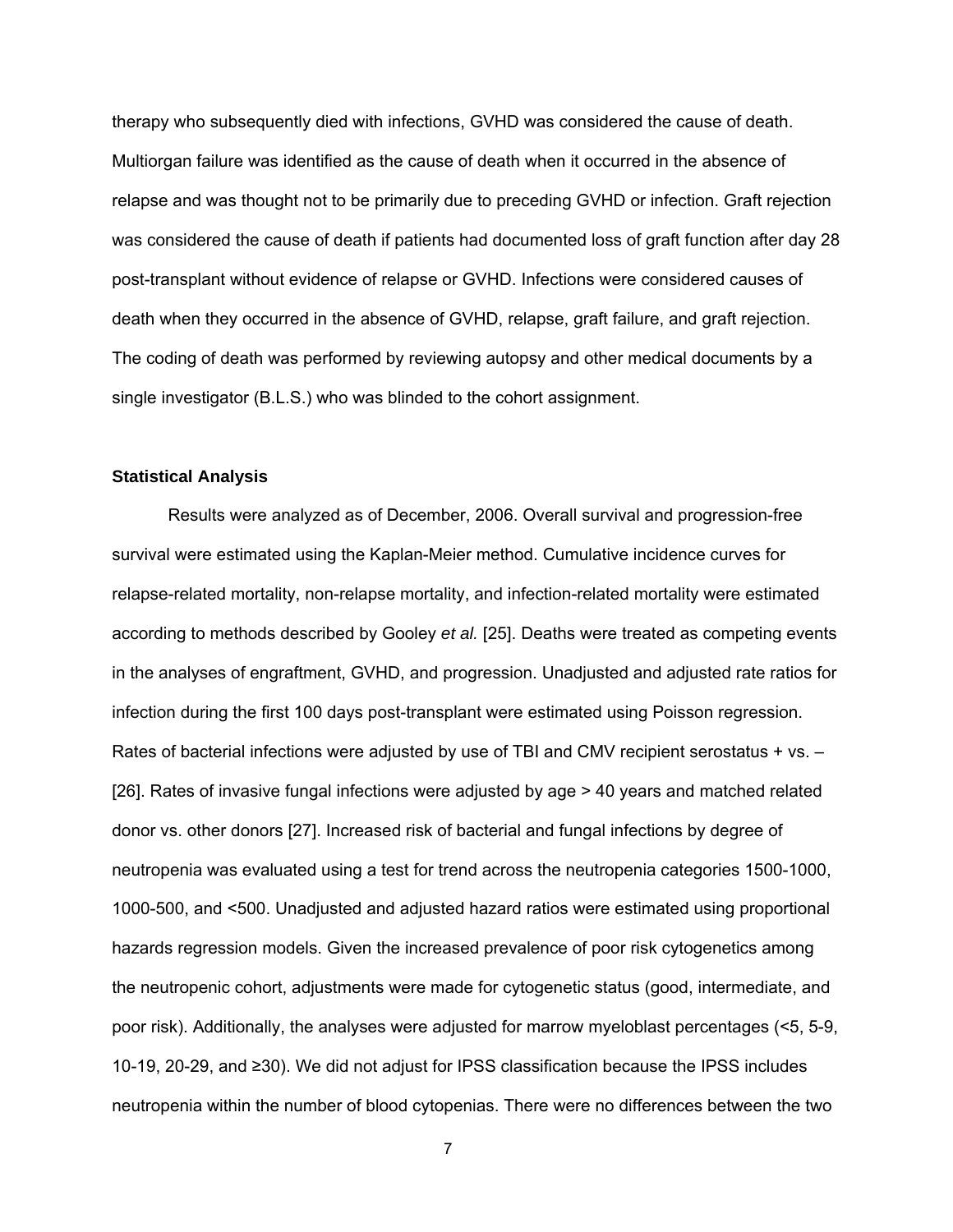cohorts in regards to other potential confounding variables such as age, etiology, GVHD prophylaxis, stem cell source, donor type, and conditioning regimen.

## **RESULTS**

 Among the 178 patients with pre-transplant neutropenia, 7 (4%) died before day 28 without evidence of GVHD and were considered not evaluable for engraftment. An additional 5 patients (3%) died with graft failure or graft rejection at 38 to 343 days. The median time to neutrophil engraftment in the remaining 166 patients was 17 (range: 10-31) days. There were no differences observed in median engraftment by severity of neutropenia (ANC 1500-1000/µL, 1000-500/µL, and <500/µL). Among the 113 patients without pre-transplant neutropenia, 6 patients (5%) died before day 28 without evidence of GVHD and were considered not evaluable for engraftment. One patient (1%) died with graft failure at 46 days. The median time to engraftment in the remaining 106 patients was 17 (range: 10-33) days.

 The cumulative incidences of grades II-IV GVHD were not different between the neutropenic (80%) and the non-neutropenic cohorts (76%) (p=0.42), nor were the cumulative incidences of grades III-IV GVHD (32% vs. 24%, p=0.15). The 3-year overall survival was 39.7% for the neutropenic cohort and 55.7% for the non-neutropenic cohort (**Figure 1**). The decreased overall survival observed in the neutropenic cohort was chiefly secondary to differences in NRM. The neutropenic cohort had higher incidences of NRM than the nonneutropenic cohort, 24.4% vs. 14.3% and 39.6% vs. 26.7% at day 100 and 1 year, respectively (**Figure 2**). Specifically, the neutropenic cohort had an increased incidence of infection-related mortality at 3 years in comparison to the non-neutropenic cohort (26% vs. 12.3%) (**Figure 3**). The 3-year cumulative incidences of relapse were similar between the two cohorts, 20.3% and 19.3%, respectively.

 The neutropenic cohort had significantly higher hazards for overall mortality, NRM and infection-related mortality (**Table 2)**; however, patients in this cohort were also more likely to

8 and 20 and 20 and 20 and 20 and 20 and 20 and 20 and 20 and 20 and 20 and 20 and 20 and 20 and 20 and 20 and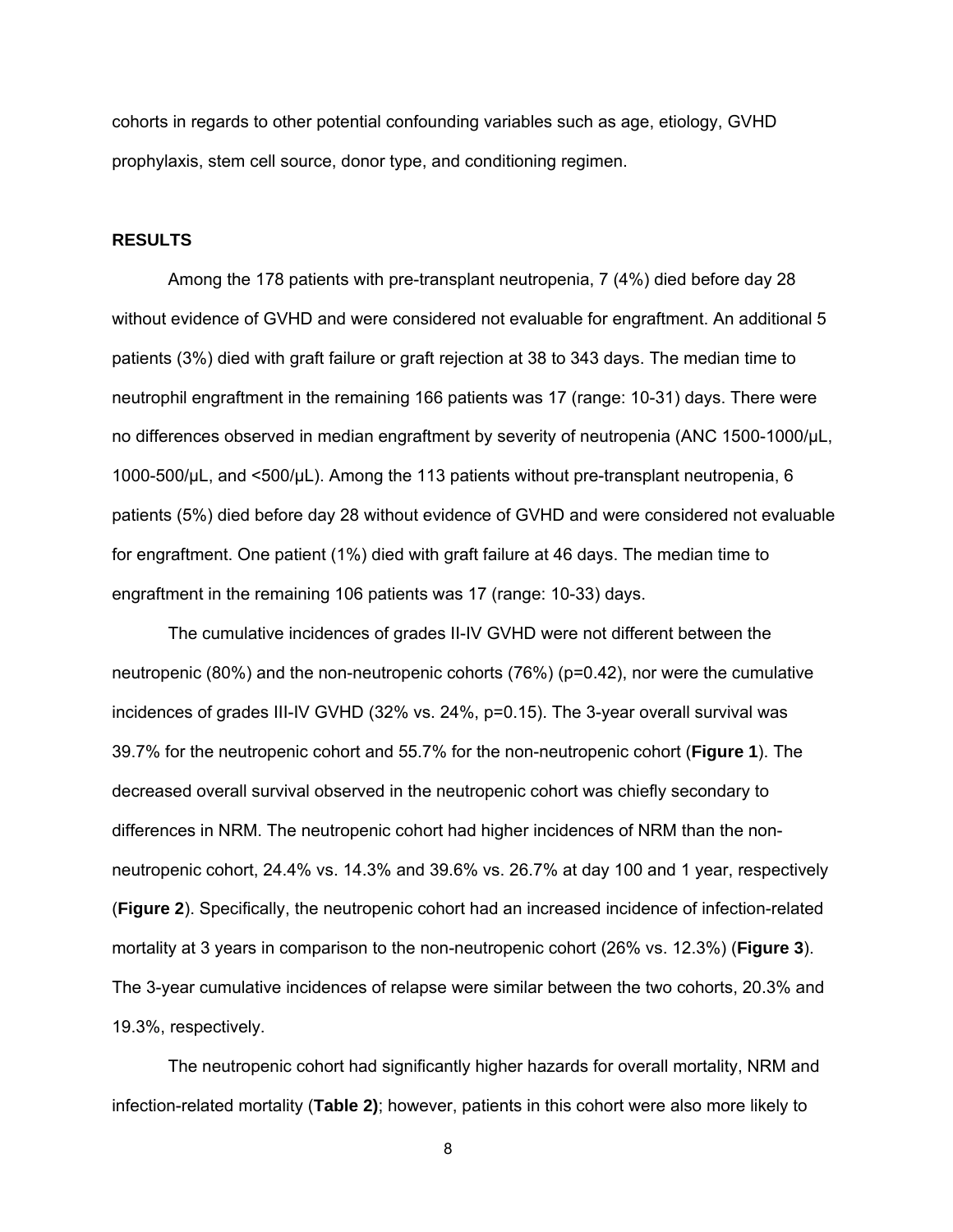have poor risk cytogenetics and an overall higher IPSS classification. Therefore, adjusted analyses were performed using cytogenetic risk and marrow myeloblast percentages as detailed in the statistical section. Following adjustment, the neutropenic cohort no longer had significantly higher hazards for overall survival or NRM; however, the hazard for infectionrelated mortality remained significantly higher.

 We also evaluated whether the hazards of NRM, mortality, and relapse increased with increasing degrees of neutropenia. To that end, neutropenic patients were compared to nonneutropenic patients using ANC cut-offs of 1000-1500/µL (n=41), 500-1000/µL (n=51), and <500/µL (n=86). There was no increased risk of poor HCT outcomes with increasing severity of neutropenia (data not shown).

 Time from diagnosis to HCT had no effect on infection-related mortality; however, the distribution was highly skewed towards a short time interval from diagnosis to HCT: 75% of the patients in both neutropenic and non-neutropenic cohorts were transplanted within 500 days of diagnosis.

### **Types of Post-transplant Infections**

 Overall, the neutropenic cohort had significantly increased rates of bacterial and fungal infections in comparison to non-neutropenic patients within the first 100 days after HCT (RR=1.59, p=0.001 and RR=2.89, p=0.01, respectively) (**Table 2**). Most fungal infections were caused by Aspergillus species (27/32), and the remaining fungal infections were due to Candida glabrata (2/32) and mucor (3/32). The propensity for neutropenic patients to develop bacterial infections varied by type of organism. There was an increase in the rate of infections with gram positive organisms (RR=1.77, p=0.02), but not with gram negative rods. The increased rate of fungal and gram positive bacterial infections among the neutropenic patients was most prominent more than 60 days after HCT (**Figure 4**). The rate ratio for fungal infections remained unchanged after adjustment for acute GVHD grades II-IV (RR=2.76, 95% CI 1.1-6.7, p=0.01),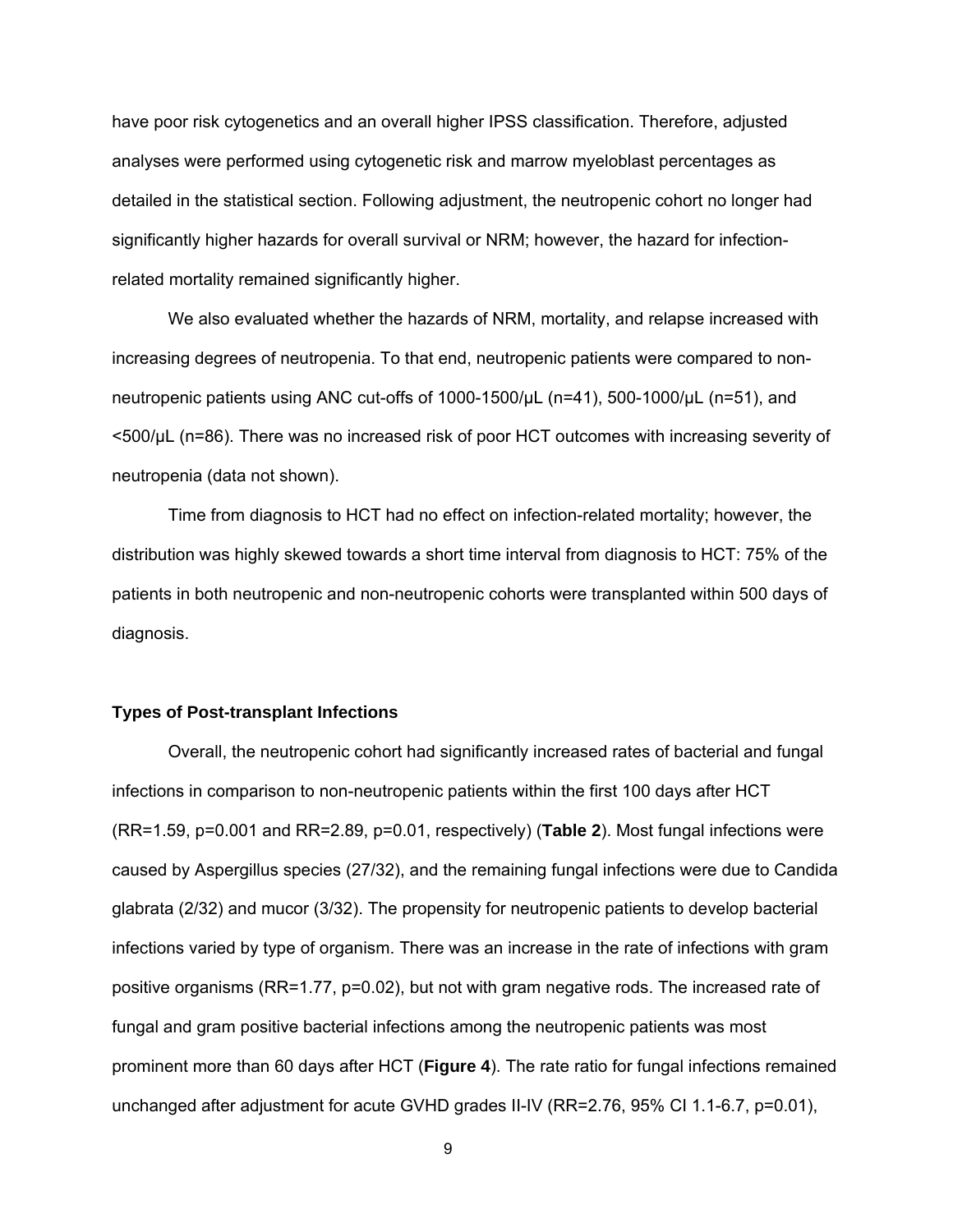indicating there was no evidence of confounding by acute GVHD. There was no association between pre-transplant colonization with bacteria or fungal organisms and the subsequent development of bacterial or invasive fungal infections; however, these data are limited by the fact that no routine surveillance for colonization was employed. The increasing levels of neutropenia (ANC 1500-1000/µL, 1000-500/µL, and <500/µL) had no further significant impact on an increased risk of fungal and bacterial infections using a test for trend (data not shown).

#### **Effects of Single Lineage Pre-Transplant Cytopenias**

 Among the patients evaluated in these analyses, there were 16 (4.6%) with isolated neutropenia (ANC<1500/µL), 22 (6.3%) with isolated thrombocytopenia (platelet count <100,000/µL), and 25 (7.1%) with isolated anemia (Hgb <10g/dL). Given the inferior HCT outcomes observed with neutropenia, we were interested in determining whether isolated neutropenia was associated with worse HCT outcomes than observed in patients with other single lineage cytopenias. Patients with each of the isolated cytopenias were compared to patients without cytopenias (n=32) using proportional hazards regression and adjusted for cytogenetic risk and marrow myeloblast percentages (**Table 3**). Although the numbers of patients within the subgroups were small, there was a strong trend for an increased risk of worse outcomes among patients with isolated neutropenia and thrombocytopenia.

#### **DISCUSSION**

 For the study interval January, 1994 to December, 2006, 61% of patients with MDS and tAML met the definition of neutropenia (ANC <1500/µL). The neutropenia present in this patient population was secondary to the underlying disease rather than the receipt of chemotherapy or alternative treatments. Neutropenia was associated with pre-transplant poor risk cytogenetics and a high IPSS classification, but not a higher marrow myeloblast percentage. However, a limitation of the present analysis was that only HCT patients were included and, therefore, the

 $10<sub>1</sub>$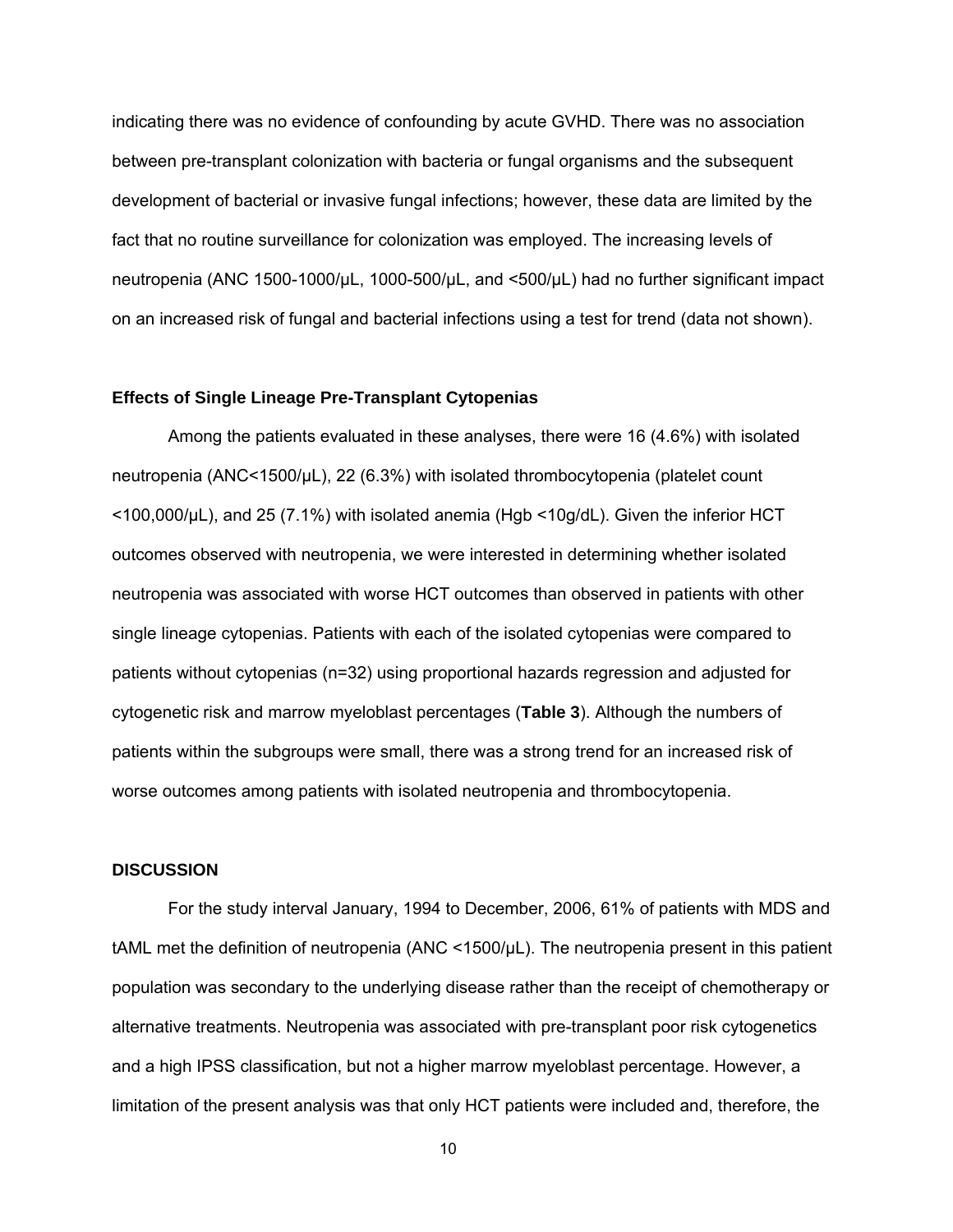correlation of neutropenia and poor risk cytogenetics may be due to a referral bias. Biologically, an association of poor risk cytogenetics with an overall decrease in marrow function in MDS patients appears plausible, but this possibility has not been examined systematically.

 Pre-transplant neutropenia was associated with significantly increased hazards of NRM, overall mortality and infection-related mortality. Of note, the hazard did not increase significantly with the severity of neutropenia. There may be a critical level of neutropenia combined with intrinsic abnormalities in the neutrophils that confers the increased risk of infectious complications; therefore, increasing levels of neutropenia did not results in increased risk of infectious complications. However, there were few patients in this subgroup analysis and it is possible that we were not able to detect a difference due to lack of power. Neutropenic patients were not found to be at an increased risk of relapse-related mortality despite adverse factors such as poor risk cytogenetics and increased IPSS scores. The increased rate of earlier NRM may have removed the neutropenic patients from a later risk of relapse. Following adjustment for IPSS cytogenetic classification and marrow myeloblast percentage, the neutropenic cohort no longer showed a significantly increased hazard for overall mortality and NRM, but the increased hazard for infection-related mortality remained significant.

 Overall, neutropenic patients were at an increased risk of developing bacterial and invasive fungal infections in comparison to non-neutropenic patients. The median time to engraftment was similar between the neutropenic and non-neutropenic patients. Furthermore, there was no difference in median engraftment with increasing severity of neutropenia. Therefore, it is unlikely that the difference in infection rates were secondary to differences in engraftment. The types of bacterial infections that developed in neutropenic patients tended to be different from those in non-neutropenic patients. Neutropenic patients more frequently developed infections with gram positive organisms rather than gram negative organisms. Indicative of a possible increased risk of catheter associated infections in neutropenic patients in comparison to non-neutropenic patients. The increased rate of fungal and bacterial infections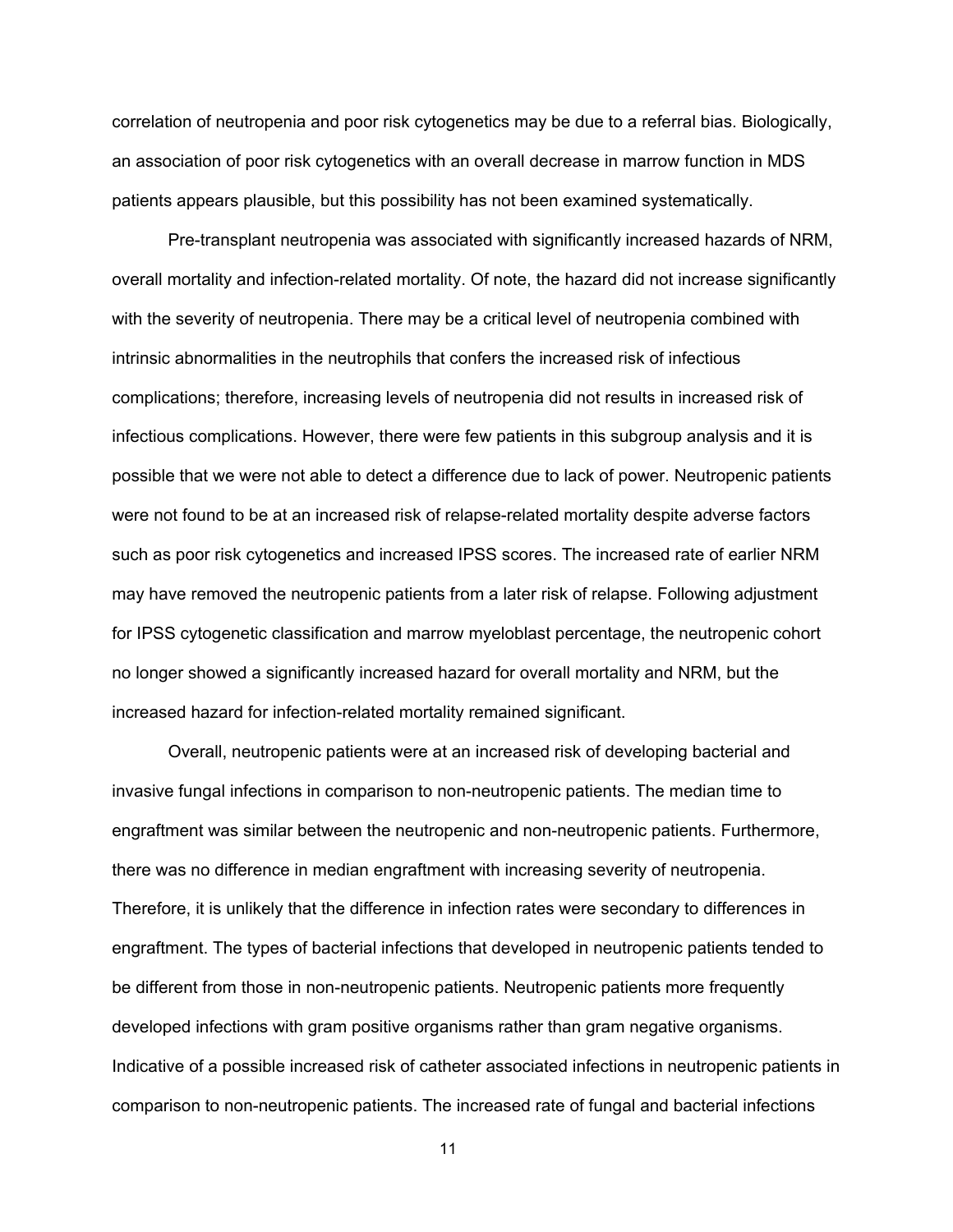among patients with pre-transplant neutropenia was most prominent after day 60 posttransplant, thereby indicating a possible multiplicative association between pre-transplant neutropenia and therapy for GVHD (generally with steroids) with invasive fungal infections.

 The time from diagnosis to HCT in neutropenic patients was thought to be an important predictor of NRM and specifically infection-related mortality. With increased time, it was suspected that increased colonization would result in increased rates of death from infection in the neutropenic cohort as compared to the non-neutropenic cohort. However, as specified in the results section the time from diagnosis to HCT was highly skewed towards a short time interval for both cohorts (<500 days), and we were not able to adequately address this issue because of a lack of discordance between the neutropenic and non-neutropenic cohorts. Since we studied only patients who underwent HCT, we cannot comment on outcome for neutropenic patients treated with other modalities. Neutropenic patients who had a long delay between diagnosis and consideration of HCT may have developed serious infectious complications that precluded the option of and referral for HCT.

 In summary, neutropenia in patients with MDS was associated with poor risk cytogenetic features and with an increased hazard of overall mortality, NRM, and infection-related mortality following HCT. After adjusting for cytogenetics and marrow myeloblast percentage, neutropenia remained significantly associated with an increased hazard of infection-related mortality. The numbers of patients were too small to evaluate the impact of isolated cytopenias in this analysis, although there was a suggestion that patients with isolated neutropenia or thrombocytopenia fared less well than patients with isolated anemia. We observed increased rates of fungal and gram positive bacterial infections in the neutropenic cohort. The primary disadvantage among neutropenic patients was infection-related mortality. Therefore, increased surveillance and more intensive infection prophylaxis may be warranted in neutropenic MDS patients who undergo HCT.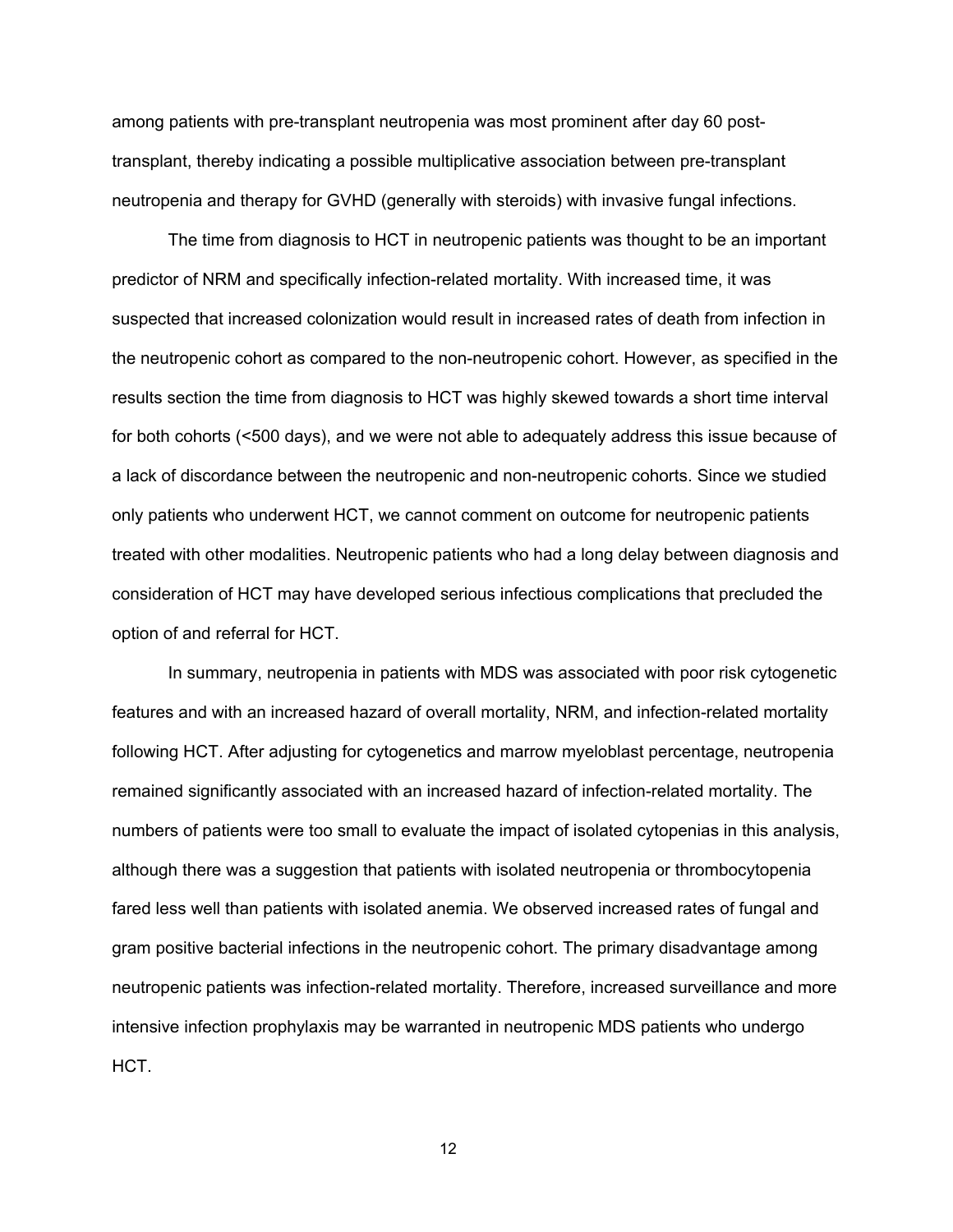## **ACKNOWLEDGMENTS**

We thank the HCT teams at the Fred Hutchinson Cancer Research Center and the Seattle VA Puget Sound Health Care System for their contributions, all patients for their participation in these trials, Joanne Greene and Franchesca Nguyen for maintaining the patient database, and Bonnie Larson and Helen Crawford for help with manuscript preparation.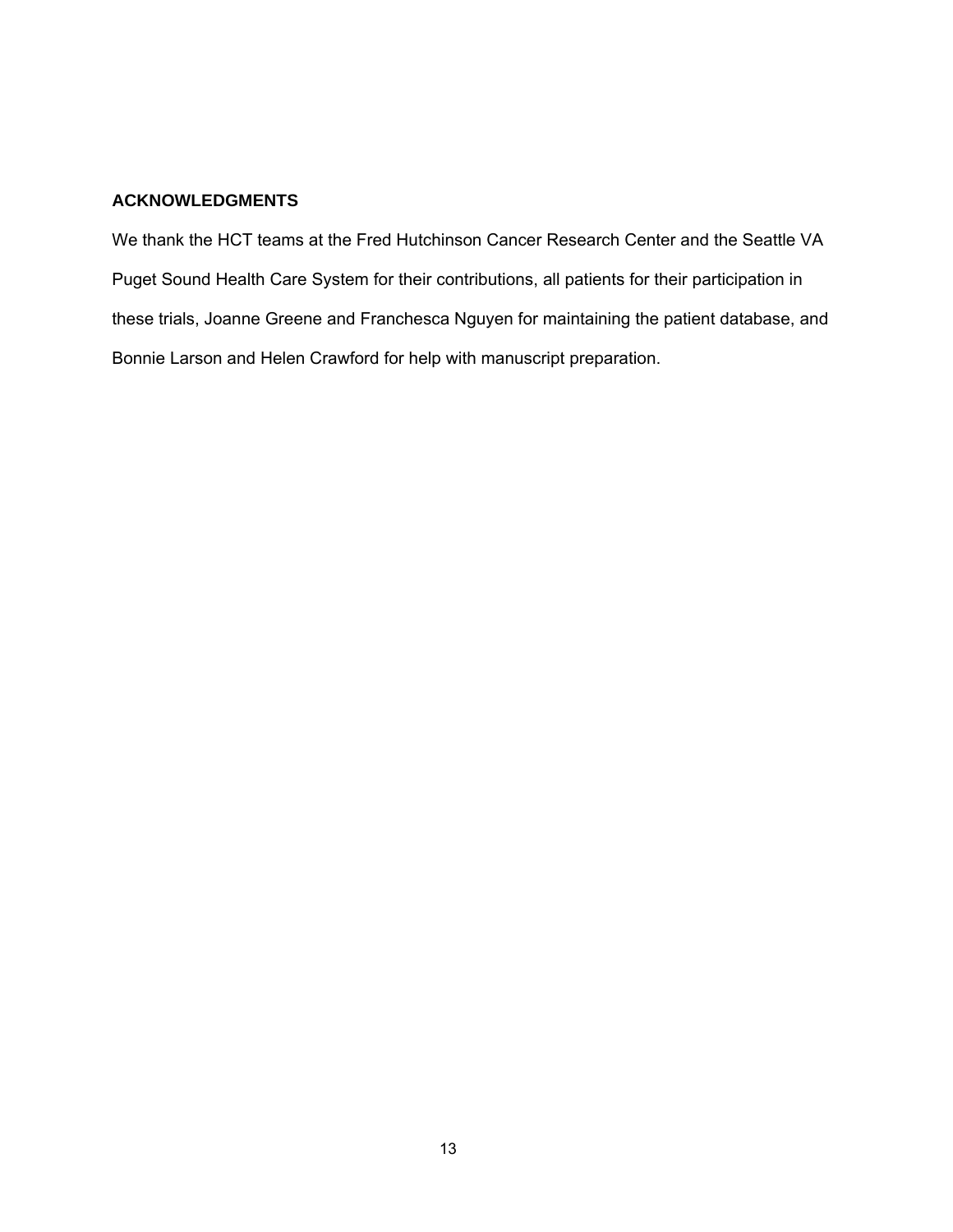#### **REFERENCES**

- 1. Dale DC. Neutropenia and neutrophilia. In: Lichtman MA, Beutler E, Kipps TJ, Seligsohn U, Kaushansky K, Prchal JT, eds. *Williams Hematology.* New York, NY: The McGraw-Hill Companies, Inc.; 2006;907 -919.
- 2. Greenberg P, Cox C, LeBeau MM, et al. International scoring system for evaluating prognosis in myelodysplastic syndromes (erratum appears in Blood 1998 Feb 1;91(3):1100). *Blood*. 1997;89:2079-2088.
- 3. Engels EA, Ellis CA, Supran SE, et al. Early infection in bone marrow transplantation: quantitative study of clinical factors that affect risk. *Clin Infect Dis*. 1999;28:256-266.
- 4. Viscoli C, Varnier O, Machetti M. Infections in patients with febrile neutropenia: epidemiology, microbiology, and risk stratification (Review). *Clin Infect Dis*. 2005;40 (Suppl. 4):S240-S245.
- 5. Vardiman JW, Harris NL, Brunning RD. The World Health Organization (WHO) classification of the myeloid neoplasms (Review). *Blood*. 2002;100:2292-2302.
- 6. Yamaguchi N, Ito Y, Ohyashiki K. Increased intracellular activity of matrix metalloproteinases in neutrophils may be associated with delayed healing of infection without neutropenia in myelodysplastic syndromes. *Ann Hematol*. 2005;84:383-388.
- 7. Mühlemann K, Wenger C, Zenhäusern R, Täuber MG. Risk factors for invasive aspergillosis in neutropenic patients with hematologic malignancies. *Leukemia*. 2005;19:545-550.
- 8. Deeg HJ, Storer B, Slattery JT, et al. Conditioning with targeted busulfan and cyclophosphamide for hemopoietic stem cell transplantation from related and unrelated donors in patients with myelodysplastic syndrome. *Blood*. 2002;100: 1201-1207.
- 9. Anderson JE, Appelbaum FR, Fisher LD, et al. Allogeneic bone marrow transplantation for 93 patients with myelodysplastic syndrome. *Blood*. 1993;82:677-681.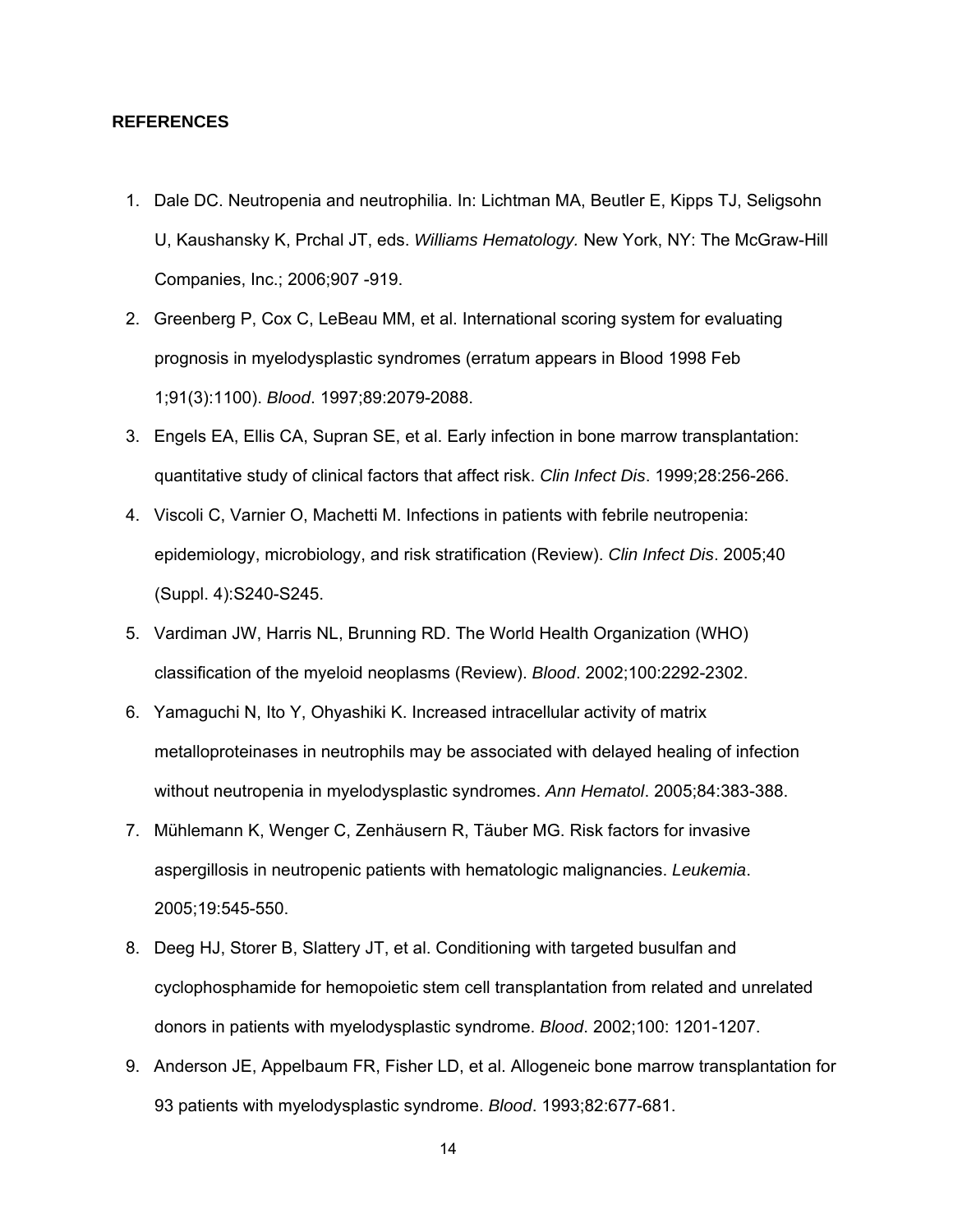- 10. Anderson JE, Appelbaum FR, Schoch G, et al. Allogeneic marrow transplantation for myelodysplastic syndrome with advanced disease morphology: a phase II study of busulfan, cyclophosphamide, and total-body irradiation and analysis of prognostic factors. *J Clin Oncol*. 1996;14:220-226.
- 11. Jurado M, Deeg HJ, Storer B, et al. Hematopoietic stem cell transplantation for advanced myelodysplastic syndrome after conditioning with busulfan and fractionated total body irradiation is associated with low relapse rate but considerable nonrelapse mortality. *Biol Blood Marrow Transplant*. 2002;8:161-169.
- 12. Bornhauser M, Storer B, Slattery JT, et al. Conditioning with fludarabine and targeted busulfan before transplantation of allogeneic hematopoietic stem cells. *Blood.* 2002;100 (Part 1):213a, #799 [abstr.]
- 13. Pagel JM, Appelbaum FR, Eary JF, et al. <sup>131</sup> I-anti-CD45 antibody plus busulfan and cyclophosphamide before allogeneic hematopoietic cell transplantation for treatment of acute myeloid leukemia in first remission. *Blood*. 2006;107:2184-2191.
- 14. Storb R, Deeg HJ, Whitehead J, et al. Methotrexate and cyclosporine compared with cyclosporine alone for prophylaxis of acute graft versus host disease after marrow transplantation for leukemia. *N Engl J Med*. 1986;314:729-735.
- 15. Przepiorka D, Weisdorf D, Martin P, et al. 1994 Consensus conference on acute GVHD grading. *Bone Marrow Transplant*. 1995;15:825-828.
- 16. Sullivan KM, Shulman HM, Storb R, et al. Chronic graft-versus-host disease in 52 patients: adverse natural course and successful treatment with combination immunosuppression. *Blood*. 1981;57:267-276.
- 17. Flowers MED, Traina F, Storer B, et al. Serious graft-versus-host disease after hematopoietic cell transplantation following nonmyeloablative conditioning [erratum appears in BMT 2005;35:535]. *Bone Marrow Transplant*. 2005;35:277-282.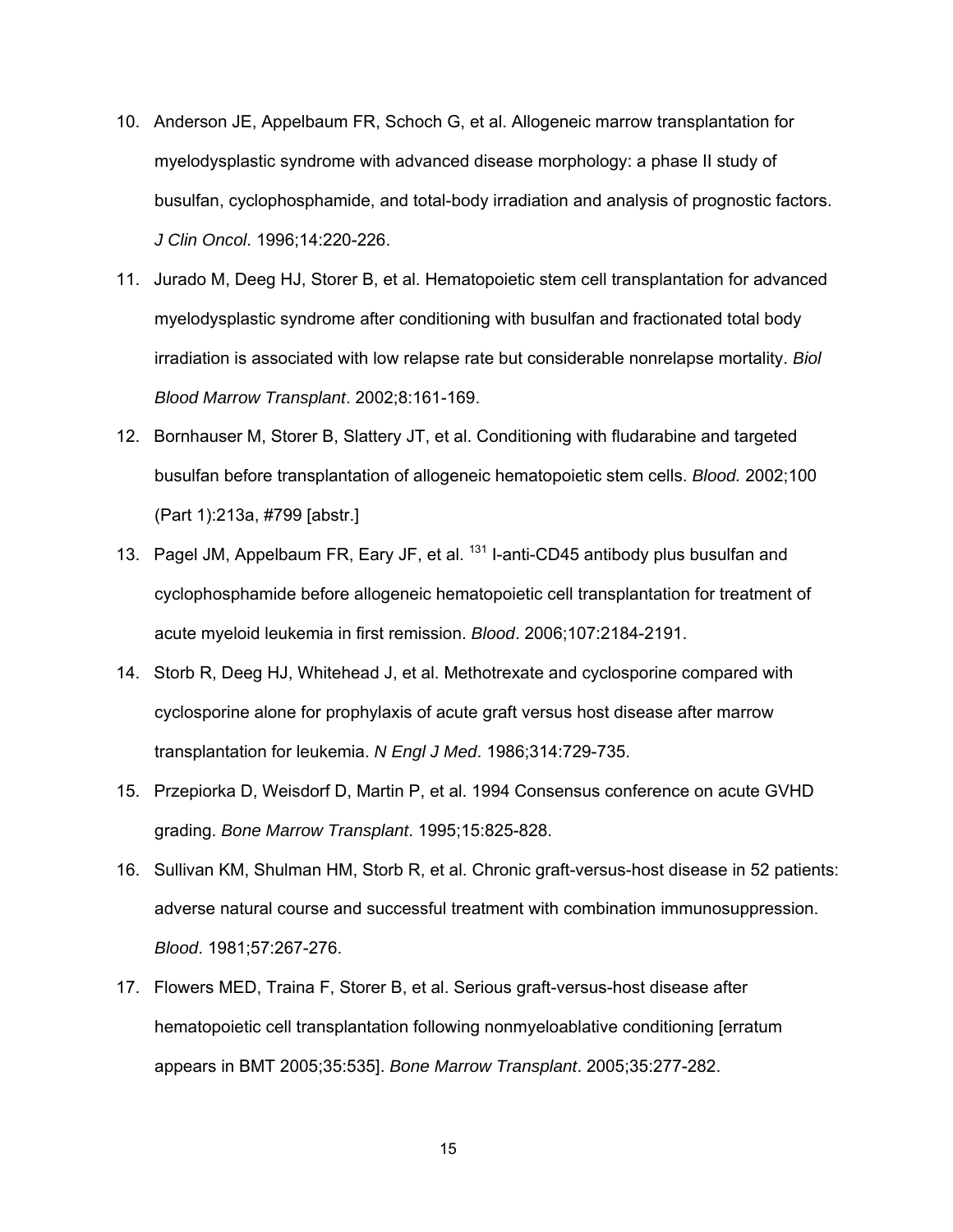- 18. Sangiolo D, Storer B, Nash R, et al. Toxicity and efficacy of daily Dapsone as *pneumocystis jiroveci* prophylaxis after hematopoietic stem cell transplantation: a casecontrol study. *Biol Blood Marrow Transplant*. 2005;11:521-529.
- 19. Marr KA, Crippa F, Leisenring W, et al. Itraconazole versus fluconazole for prevention of fungal infections in allogeneic stem cell transplant patients. *Blood*. 2004;103:1527-1533.
- 20. Hakki M, Limaye AP, Kim HW, Kirby KA, Corey L, Boeckh M. Invasive *pseudomonas aeruginosa* infections: high rate of recurrence and mortality after hematopoietic cell transplantation. *Bone Marrow Transplant*. 2007;39:687-693.
- 21. Crippa F, Holmberg L, Carter RA, et al. Infectious complications after autologous CD34 selected peripheral blood stem cell transplantation. *Biol Blood Marrow Transplant*. 2002;8:281-289.
- 22. Ascioglu S, Rex JH, de Pauw B, et al. Defining opportunistic invasive fungal infections in immunocompromised patients with cancer and hematopoietic stem cell transplants: an international consensus. *Clin Infect Dis*. 2002;34:7-14.
- 23. Deeg HJ, Shulman HM, Anderson JE, et al. Allogeneic and syngeneic marrow transplantation for myelodysplastic syndrome in patients 55 to 66 years of age. *Blood*. 2000;95:1188-1194.
- 24. Sievers EL, Lange BJ, Buckley JD, et al. Prediction of relapse of pediatric acute myeloid leukemia by use of multidimensional flow cytometry. *J Natl Cancer Inst*. 1996;88:1483- 1488.
- 25. Gooley TA, Martin PJ, Fisher LD, Pettinger M. Simulation as a design tool for phase I/II clinical trials: An example from bone marrow transplantation. *Controlled Clin Trials*. 1994;15:450- 462.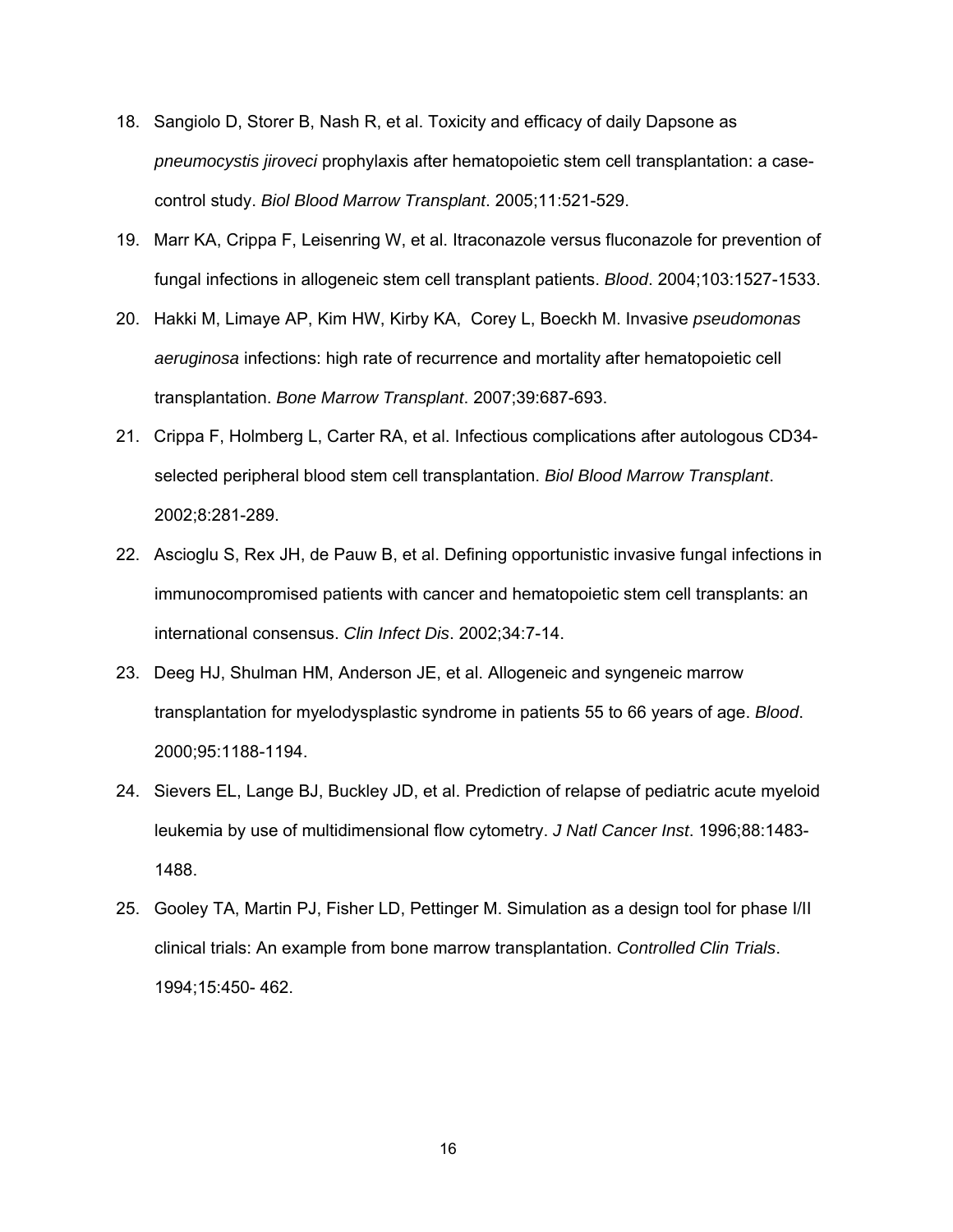- 26. Chien JW, Boeckh M, Hansen JA, Clark JG. Lipopolysaccharide binding protein promoter variants influence the risk for gram-negative bacteremia and mortality after allogeneic hematopoietic cell transplantation. *Blood*; prepublished online December 3, 2007; DOI 10.1182/blood-2007-09-101709-
- 27. Marr KA, Carter RA, Boeckh M, Martin P, Corey L. Invasive aspergillosis in allogeneic stem cell transplant recipients: changes in epidemiology and risk factors. *Blood*. 2002;100:4358-4366.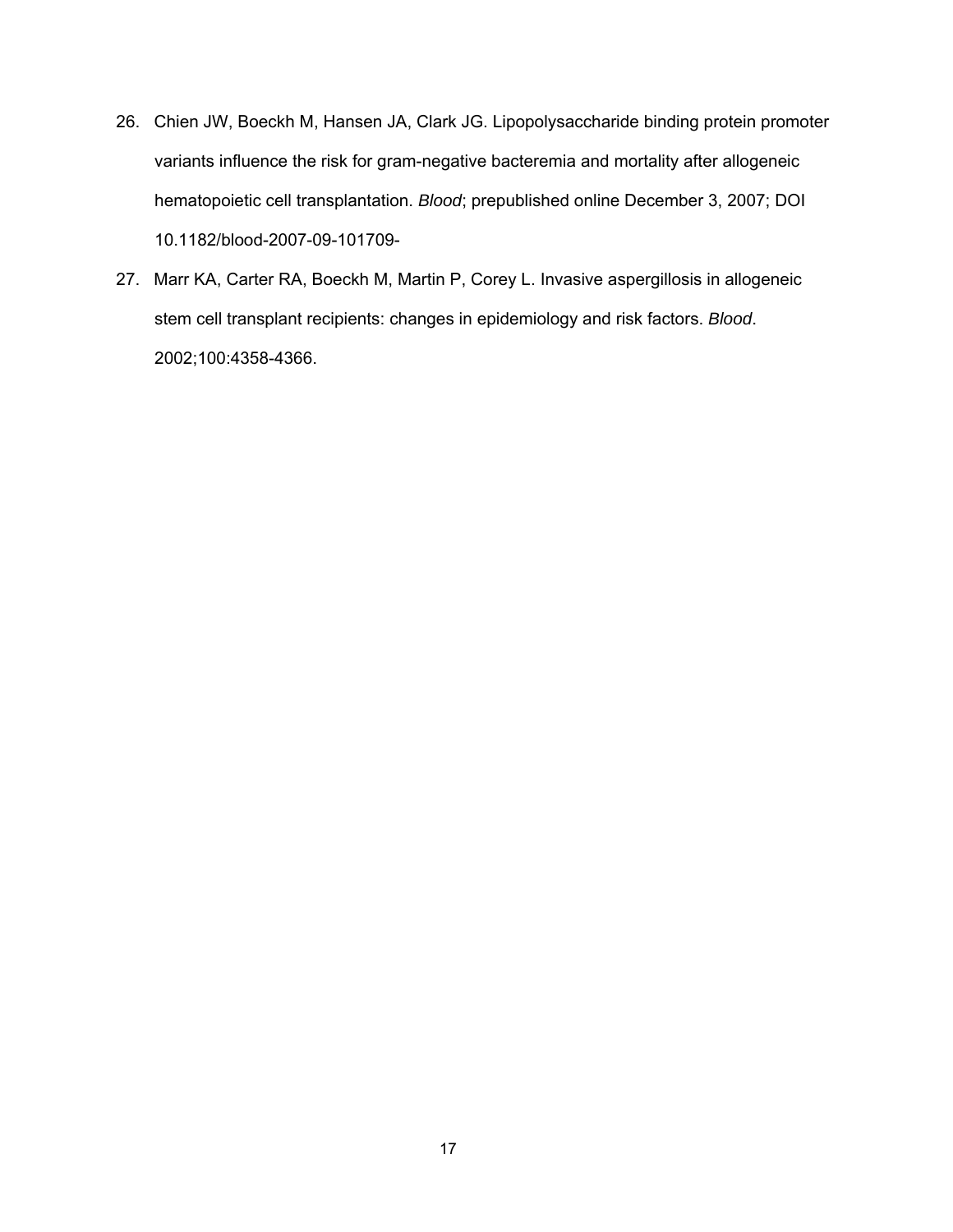|                                                        | No. of Patients (%)            |                          |  |
|--------------------------------------------------------|--------------------------------|--------------------------|--|
| <b>Characteristic</b>                                  | ANC <1500/ $\mu$ L             | ANC $\geq$ 1500/ $\mu$ L |  |
| No. of patients                                        | 178                            | 113                      |  |
| Age yrs, median (range)                                | 49 (3-66)                      | 45 (1-66)                |  |
| Gender, M/F, no. of patients                           | 103/75                         | 63/50                    |  |
| Follow-up yrs, median (range)                          | $5(0.1-12)$<br>$6.3(1.2-12)$   |                          |  |
| Time from diagnosis to transplant days, median (range) | 223 (51-4867)<br>244 (22-3150) |                          |  |
| WHO stage, no. of patients (%)                         |                                |                          |  |
| <5% marrow myeloblasts; no peripheral blasts           | 66 (37)                        | 48 (42)                  |  |
| <b>RA</b>                                              | 21                             | 15                       |  |
| <b>RARS/RCMD-RS</b>                                    | 4                              | 4                        |  |
| <b>RCMD</b>                                            | 28                             | 14                       |  |
| MDS-U                                                  | 5                              | 5                        |  |
| $5q-$                                                  | 8                              | 10                       |  |
| RAEB-1                                                 | 23(13)                         | 15(13)                   |  |
| RAEB-2                                                 | 27 (15)                        | 12(11)                   |  |
| tAML                                                   | 62 (35)                        | 38 (34)                  |  |
| IPSS risk group, no. of patients (%)                   |                                |                          |  |
| Low                                                    | 11(6)                          | 22(19)                   |  |
| Intermediate-1                                         | 46 (26)                        | 41 (36)                  |  |
| Intermediate-2                                         | 56 (31)                        | 30(27)                   |  |
| High                                                   | 20(18)<br>65 (37)              |                          |  |
| Cytogenetic Risk Group, no. of patients (%)            |                                |                          |  |
| Good                                                   | 87 (49)                        | 71 (63)                  |  |
| Intermediate                                           | 31(17)                         | 28 (25)                  |  |
| Poor                                                   | 60 (34)                        | 14 (12)                  |  |
| Related donor                                          | 93 (52)                        | 57 (50)                  |  |
| <b>HLA-identical sibling</b>                           | 79 (44)                        | 46 (40)                  |  |
| HLA-mismatched family member                           | 10(6)                          | 7(6)                     |  |
| HLA-matched family member                              | 4(2)                           | 2(2)                     |  |
| Syngeneic                                              | $\mathbf 0$                    | 2(2)                     |  |
| Unrelated donor                                        | 85 (48)                        | 56 (50)                  |  |
| HLA-matched                                            | 55 (31)                        | 42 (37)                  |  |

# **Table 1.** Patient, Disease and Transplant Characteristics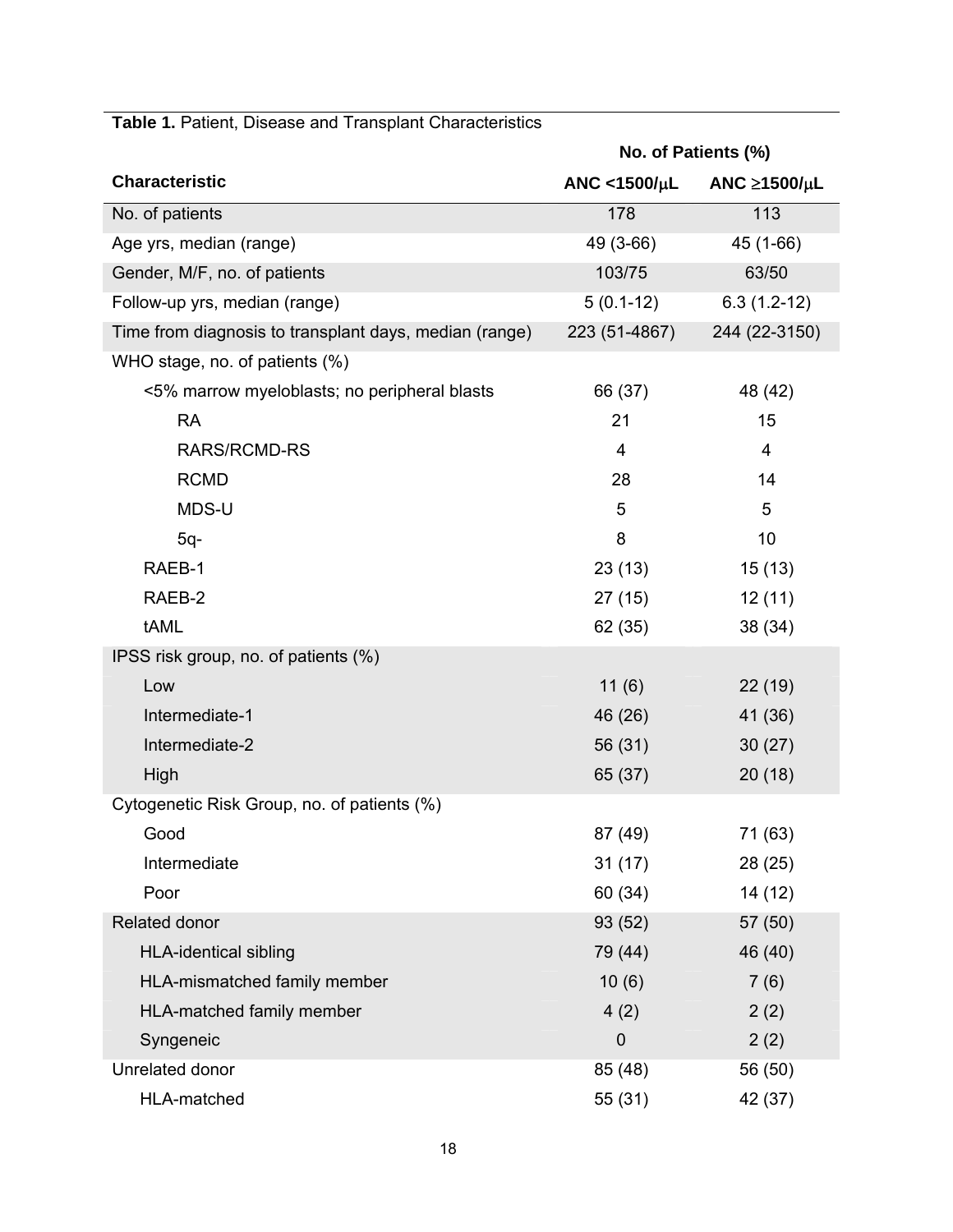|                       | No. of Patients (%) |                          |  |
|-----------------------|---------------------|--------------------------|--|
| <b>Characteristic</b> | ANC <1500/ $\mu$ L  | ANC $\geq$ 1500/ $\mu$ L |  |
| HLA-mismatched        | 30(17)              | 14(13)                   |  |
| Source of stem cells  |                     |                          |  |
| Peripheral blood      | 92(52)              | 51(45)                   |  |
| Marrow                | 86 (48)             | 61 (54)                  |  |
| Cord blood            | $\mathbf 0$         | 1(1)                     |  |
| Conditioning regimen  |                     |                          |  |
| tBuCy                 | 99 (56)             | 74 (65)                  |  |
| <b>BuFlu</b>          | 13(7)               | 4(4)                     |  |
| <b>BuTBI</b>          | 35(20)<br>10(9)     |                          |  |
| CyTBI                 | 28 (15)<br>22(19)   |                          |  |
| $I - 131$             | 3(2)<br>2(2)        |                          |  |
| MelBu                 | 0                   | 1(1)                     |  |

**Table 1.** Patient, Disease and Transplant Characteristics

\*Syngeneic donor.

Abbreviations: Bu, busulfan; CSP, cyclosporine; Cy, cyclophosphamide; FK506, tacrolimus; Flu, fludarabine; I-131, radio-iodine labeled monoclonal antibody; IPSS, International Prognostic Scoring System; MMF, mycophenolate mofetil; MTX, methotrexate; TBI, total body irradiation; WHO, World Health Organization.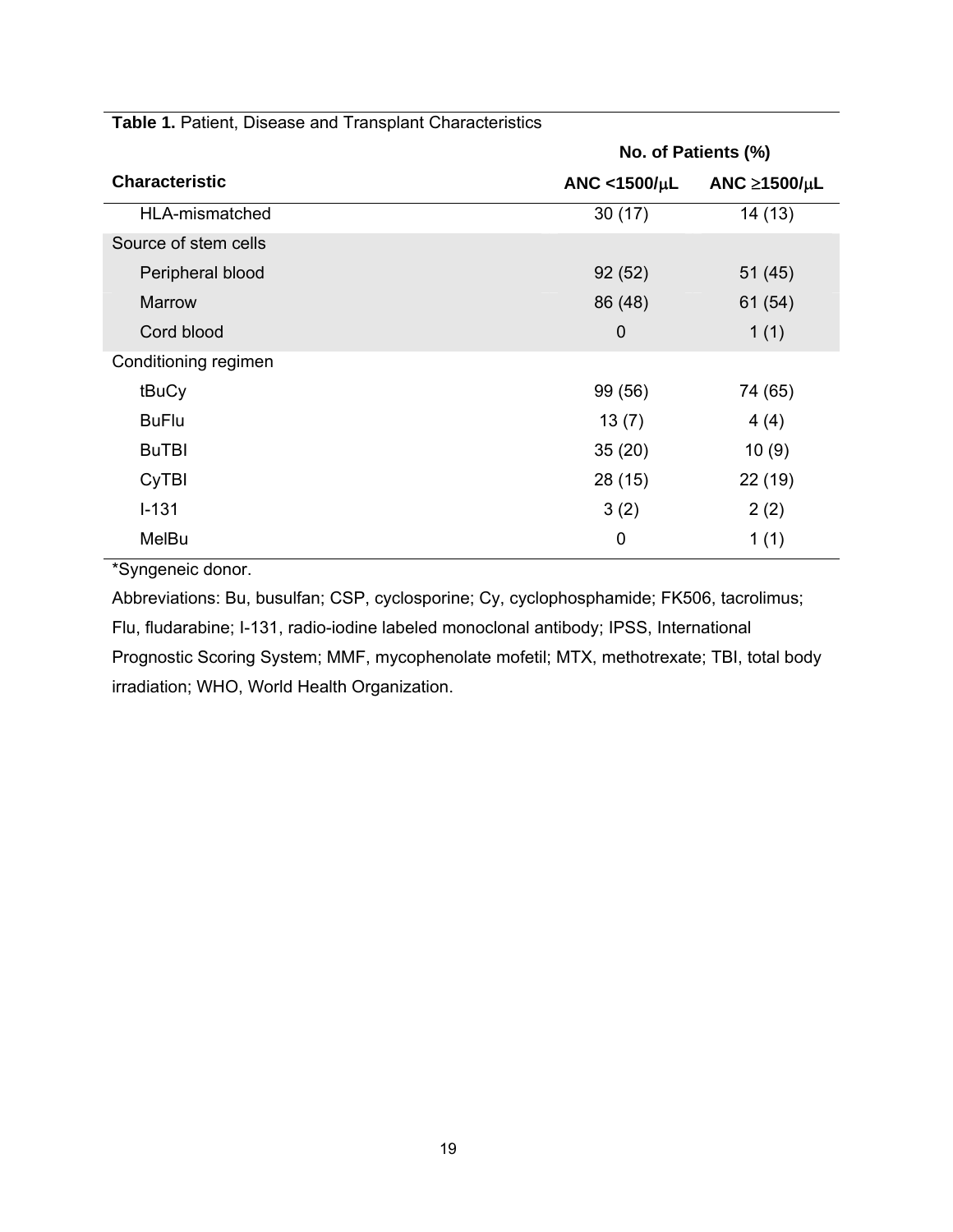|                                                               | ANC <1500/ $\mu$ L  |         | ANC <1500/ $\mu$ L Adjusted |            |
|---------------------------------------------------------------|---------------------|---------|-----------------------------|------------|
| <b>Outcomes</b>                                               | <b>HR (95% CI)</b>  | P-value | HR (95% CI)*                | P-value*   |
| <b>Overall Mortality</b>                                      | $1.55(1.1-2.1)$     | 0.007   | $1.19(0.8-1.7)$             | 0.34       |
| Non-relapse mortality (NRM)                                   | $1.62(1.1-2.4)$     | 0.01    | $1.31(0.9-2.0)$             | 0.2        |
| Relapse                                                       | $1.31(0.8-2.3)$     | 0.33    | $0.96(0.5-1.8)$             | 0.9        |
| Infection-related mortality                                   | $2.22(1.2-4.2)$     | 0.01    | $1.94(1.0-3.8)$             | 0.05       |
|                                                               | <b>RR (95% CI)</b>  | P-value | $RR (95\% CI)^{\dagger}$    | $P-value†$ |
| Bacterial infection <sup><math>‡</math></sup> (223 in 60 pts) | $1.59(1.2-2.1)$     | 0.001   | $1.42(1.1-1.9)$             | 0.01       |
| Gram-negative rods (21 in 11 pts)                             | $1.33(0.5-3.3)$     | 0.53    | $1.27(0.5-3.2)$             | 0.6        |
| Gram-positive organisms <sup>§</sup> (84 in 37 pts)           | $1.77(1.1-2.9)$     | 0.02    | $1.51(0.9-2.1)$             | 0.09       |
| Coagulase-negative staph (102 in 40 pts)                      | $1.46(1.0-2.2)$     | 0.07    | $1.35(0.9-2.1)$             | 0.16       |
| Bacillus and Corynebacterium (8 in 6 pts)                     | $III$ <sup>11</sup> | 0.004   | N/A                         | N/A        |
| Fungal infection <sup><math>‡</math></sup> (32 in 31 pts)     | $2.89(1.2 - 7.0)$   | 0.01    | $2.89(1.2 - 7.0)$           | 0.01       |

## **Table 2.** Hazard Ratios and Rate Ratios Comparing Neutropenic and Non-neutropenic Cohorts

\* Adjusted for cytogenetic risk group and bone marrow myeloblast percentage.

† Adjusted for TBI conditioning and CMV recipient + vs. – for bacterial infections or HLA-matched related donor vs. other and age  $\le$  or > 40 years for fungal infections.

‡ All infection rates estimated using Poisson regression, truncated at death or day 100.

§ Excluding Coagulase-negative staph, Bacillus and Corynebacterium.

¶ All Bacillus and Corynebacterium infections occurred in neutropenic patients.

Abbreviations: HR, hazard rate ratio; RR, rate ratio.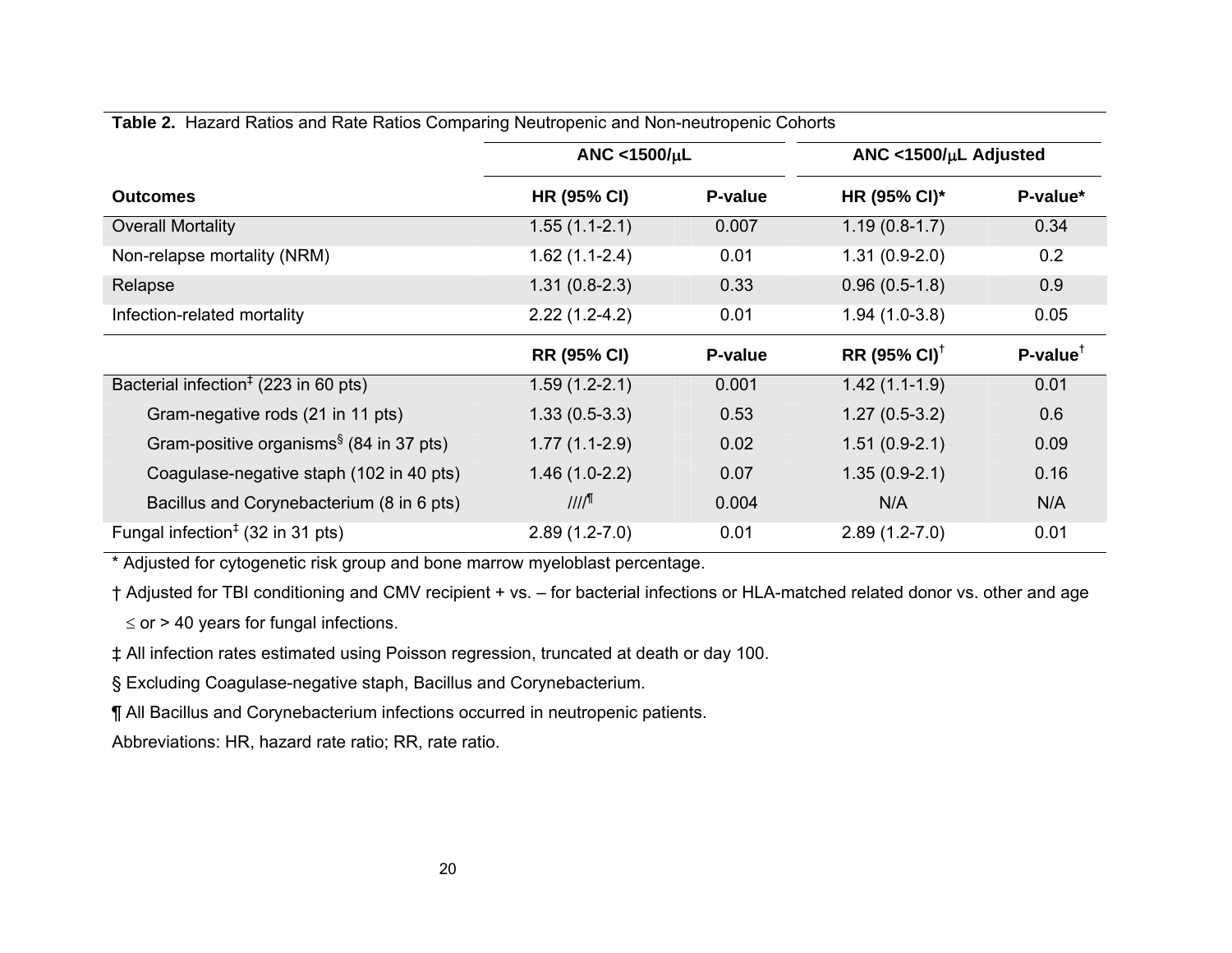| <b>Table 3.</b> Hazard Rate Ratios Companing isolated Cytopenic Patients to Patients without Any Cytopenias (n=32) |                              |         |                                         |         |                           |         |
|--------------------------------------------------------------------------------------------------------------------|------------------------------|---------|-----------------------------------------|---------|---------------------------|---------|
| <b>Outcomes</b>                                                                                                    | ANC <1500/ $\mu$ L<br>$n=16$ |         | Platelets <100,000/ $\mu$ L<br>$n = 22$ |         | Hgb $<$ 10 g/dL<br>$n=25$ |         |
|                                                                                                                    |                              |         |                                         |         |                           |         |
|                                                                                                                    | <b>HR (95% CI)</b>           | P-value | <b>HR (95% CI)</b>                      | P-value | <b>HR (95% CI)</b>        | P-value |
| Overall mortality                                                                                                  | $2.39(0.9-6.1)$              | 0.07    | $2.25(0.9-5.6)$                         | 0.08    | $1.25(0.5-2.9)$           | 0.6     |
| <b>NRM</b>                                                                                                         | $2.96(1 - 8.6)$              | 0.05    | $3.49(1.1-11)$                          | 0.03    | $1.52(0.5-4.6)$           | 0.45    |
| Relapse                                                                                                            | IIII <sup>†</sup>            | 0.08    | $0.46(0.1-3.1)$                         | 0.43    | $1.09(0.3-4.3)$           | 0.9     |
| Infection-related                                                                                                  | $8.19(0.8-86)$               | 0.08    | $6.22(0.6-66)$                          | 0.13    | $5.67(0.6-54)$            | 0.13    |

**Table 3.** Hazard Rate Ratios\* Comparing Isolated Cytopenic Patients to Patients without Any Cytopenias (n=32)

\* Adjusted for cytogenetic risk group and bone marrow myeloblast percentage.

† No events occurred in the isolated neutropenic cohort.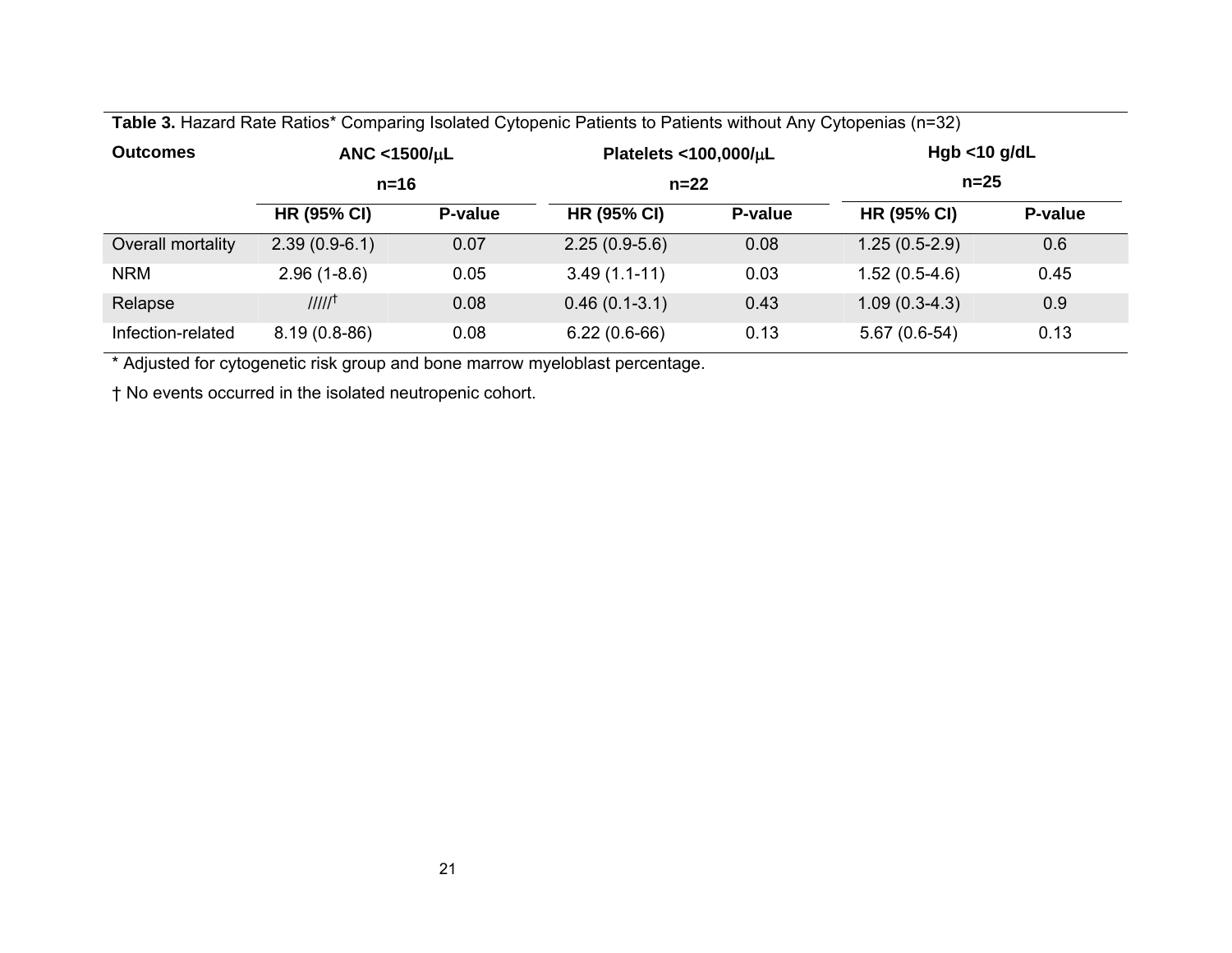

**Figure 1.** Overall survival among neutropenic (ANC <1500/µL) and non-neutropenic (ANC ≥1500/µL) patients. HR=1.55 (1.1-2.1), p=0.007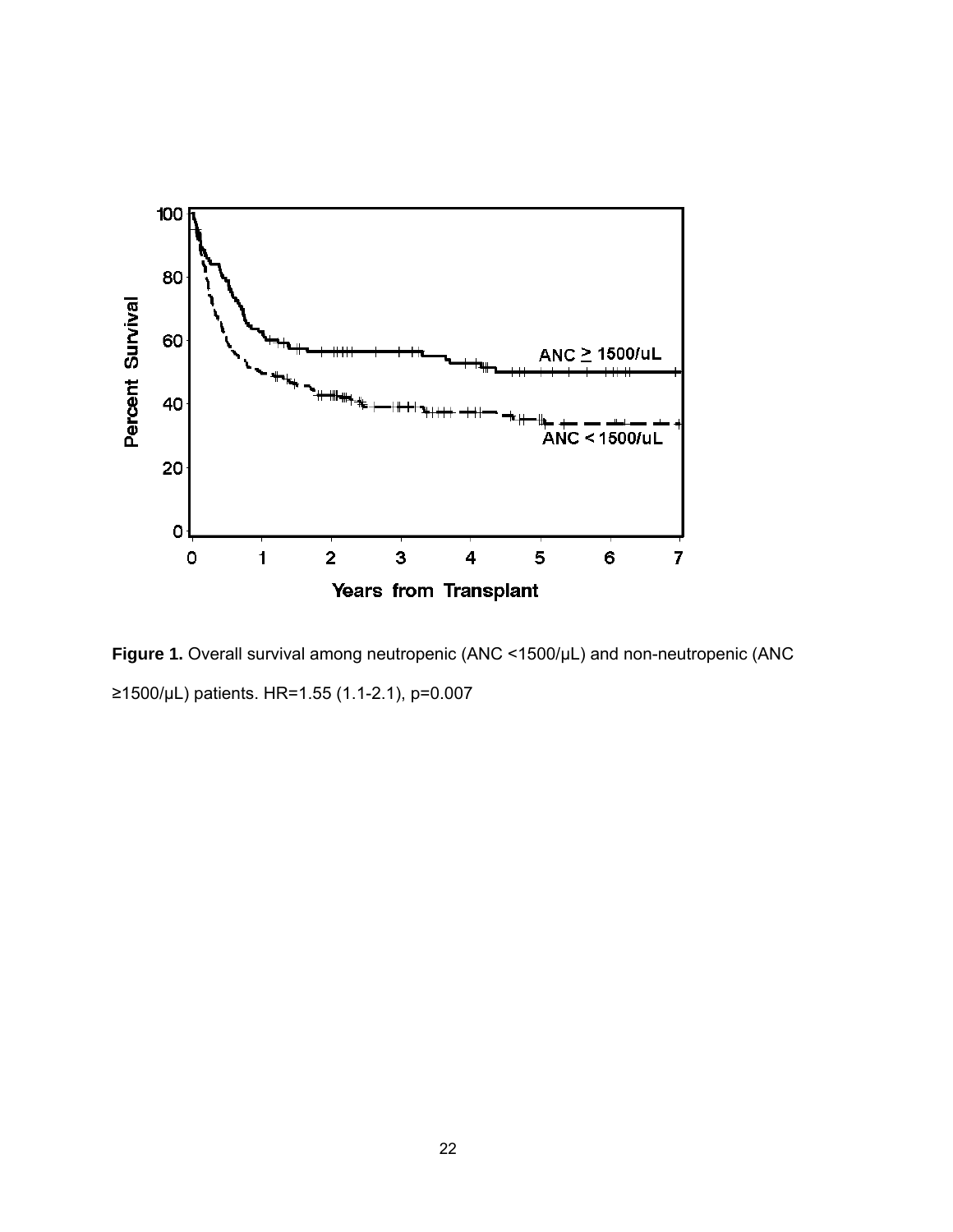

**Figure 2.** NRM among neutropenic and non-neutropenic patients. HR=1.62 (1.1-2.4), p=0.01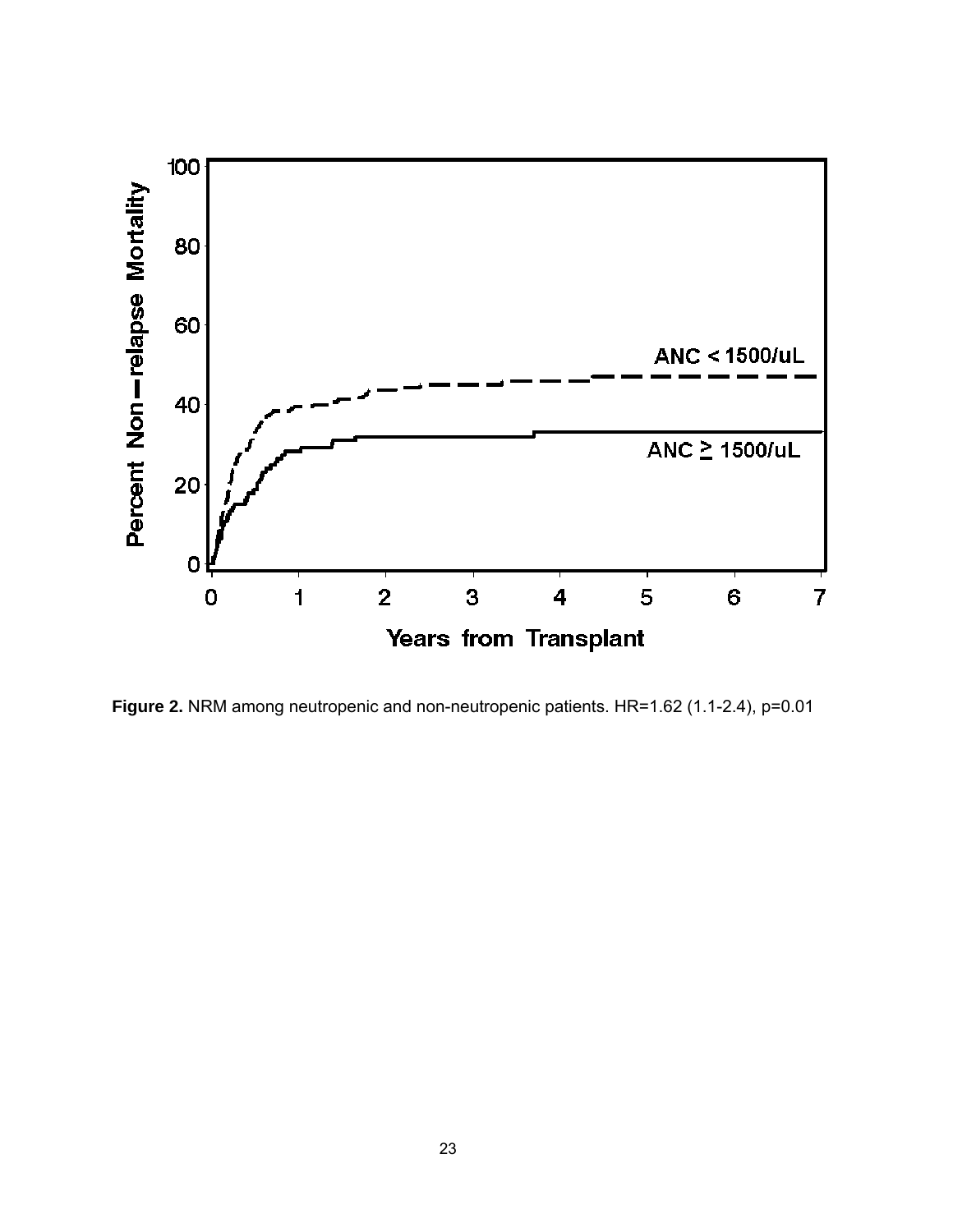

**Figure 3.** Infection-related mortality among neutropenic and non-neutropenic patients. HR=2.22 (1.2-4.2), p=0.01